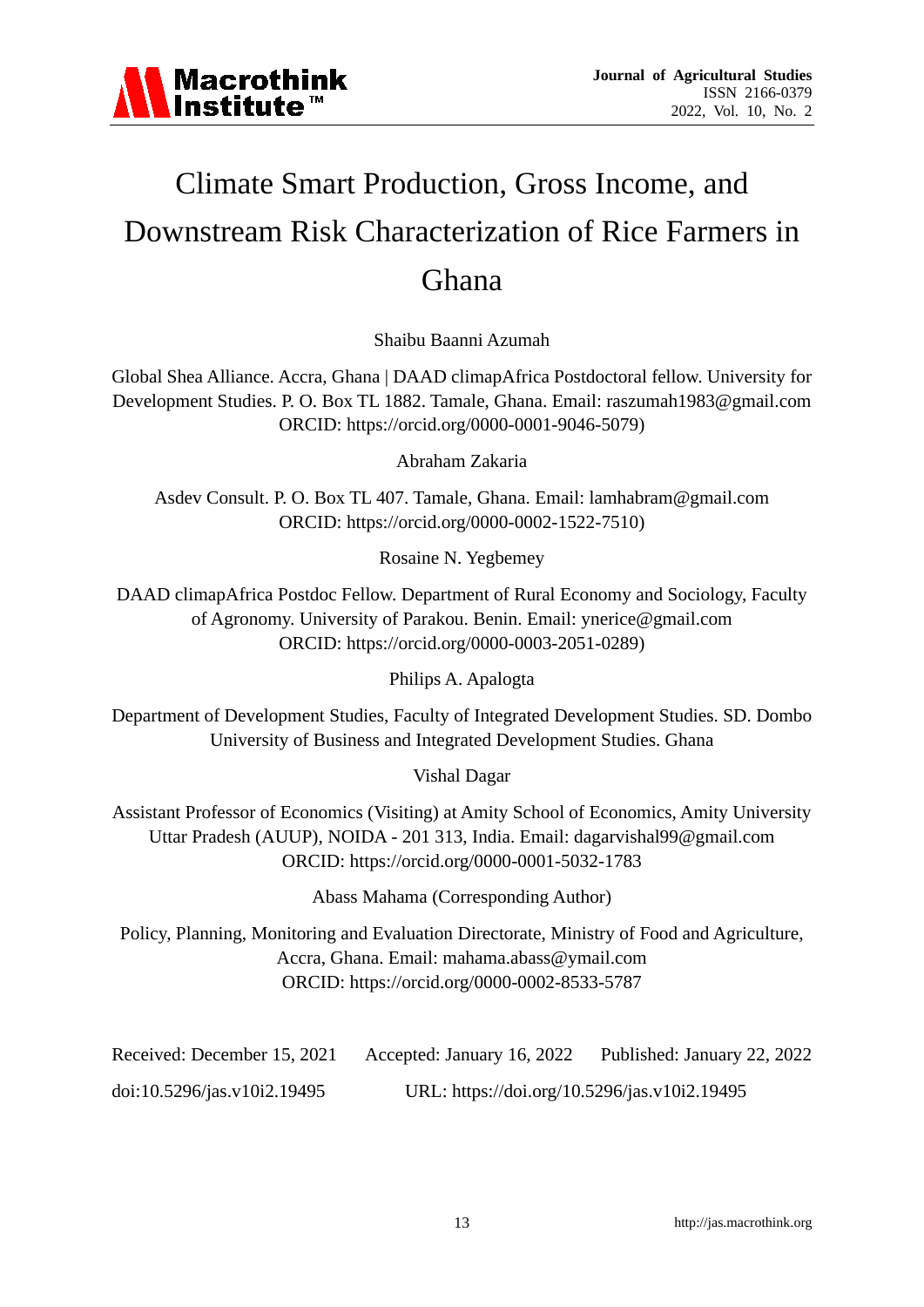

## **Abstract**

**Purpose** - Climate smart production is a potential solution to the negative effects of the changing climatic conditions on agricultural production systems in Africa in general, and particularly in Ghana.

**Design/methodology/approach -** In this study, we employed a Multinomial Treatment Effect (MTE) regression model, using primary data collected from 543 rice farmers in Ghana, to examine the drivers of single and joint adoption of selected Climate Smart Agriculture (CSA) practices (i.e., improved rice varieties and irrigation). The study further explored the implications of the adoption of CSA practices on gross income and reduction of risk (skewness of rice yield) faced by rice farmers.

**Findings -** The empirical results show that education, experience, and extension service significantly influenced joint adoption of irrigation and improved rice varieties positively; while livestock ownership, farm size, and social capital significantly influenced joint adoption negatively. In addition, single adoption of improved rice varieties and irrigation as well as joint adoption significantly influenced rice farmers' income and risk exposure positively. Education, rice commercialization, experience, and social capital also bore significant positive relationships with income and rice farmers' risk exposure, while quantity of fertilizer applied per acre and farm size significantly influenced income and rice farmers' risk exposure negatively.

**Research limitations/implications -** There exists a pool of literature on climate smart agriculture technology adoption among rice farmers. However, these studies do not highlight the nexus between the adoption of climate smart technology and its implications on gross income and risk characterization of rice farmers.

**Practical implications -** The adoption of climate smart production mechanisms like the use of improved rice varieties and irrigation should be encouraged among rice farmers since they have the potential to increase gross income while reducing farmers' exposure to risk in the face of climate change.

**Social implications -** Policymakers and project implementers should give priority to socioeconomic and institutional factors that promote the adoption of CSA practices among rice farmers in programming of development interventions.

**Originality/value -** The study examined the factors that drive rice farmers to adopt improved rice varieties and irrigation, as well as joint adoption of improved rice varieties + irrigation in northern Ghana.

**Keywords:** climate smart agriculture, downstream risk exposure, Ghana, gross income, multinomial treatment effect, rice farmers

# **1. Introduction**

CSA practices are broadly acknowledged as promising climate change adaptation strategies to avert the effects of climate change on agricultural production systems. Despite this importance,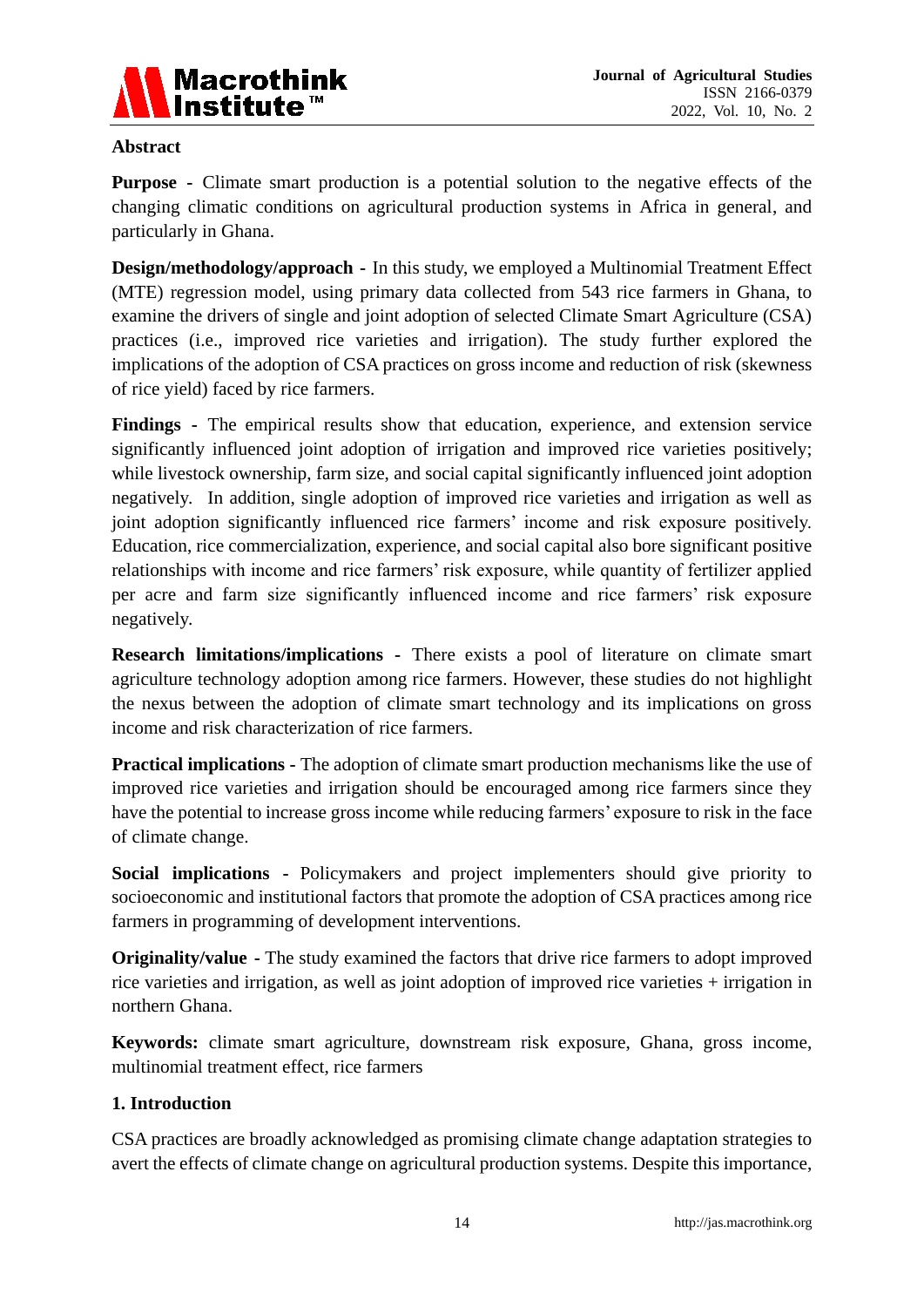

the adoption rates of CSA practices such as the use of improved varieties and irrigation remain low, especially in a developing country like Ghana (Kangogo et al., 2021). Additionally, there is limited evidence on the drivers and economic benefits of these CSA in rice production in developing countries. Against this backdrop, this study analysed the key socio-economic drivers and the economic return of the adoption of improved rice varieties and irrigation which have been found to be critical in climate smart production in Ghana. The study contributes to existing literature in two ways. First, the study examined the factors that drive rice farmers to adopt improved rice varieties and irrigation as well as joint adoption (improved rice varieties and irrigation). Second, the study highlights the nexus between the adoption of CSA practices and its implications on gross income and reduction of downstream risk for rice farmers in the face of climate change.

Rice is a global commodity with an ever-increasing demand both in the local and internal markets (Durand-Morat & Chavez, 2020). The world cannot achieve Sustainable Development Goals One (zero poverty) and Two (zero hunger) and their targets without rice production to meet the global consumption needs. It is a primacy that the production of rice is of great benefits in meeting the food security needs of households and as a source of farm income (Jumiyati, 2021). In Ghana, rice is produced as an important staple next to maize. The contribution of rice to the national food basket of Ghana has experienced growth of 10 percent in the period of 2008 to 2019 (IFPRI, 2020). Although the production of paddy rice has increased, the consumption of rice still falls below the domestic production levels, with over 50 percent of domestic consumption demand augmented by imports (MoFA, 2018).

The rice sector in Ghana has received a glaring focus and attention from both state institution as well as the non-state agricultural institutions since 1970s, with numerous policies and programmes geared towards enhancement in production and productivity (Emmanuel et al., 2018; Abdulai & Huffman, 2010; Donkor et al., 2013). Some of these policies include the National Rice Development Strategy, Food and Agricultural Sector Development Policy I and II, New Rice for Africa (NERICA) and the recent Planting for Food and Job Policy launched in 2018. All these policies and programmes are geared towards sustainable domestic rice production to improve food security and farm households' income.

Climate change is a global threat to sustainable agricultural production and food systems. It makes agricultural land and farmers vulnerable, thereby, worsening the already existing food insecurity situations in Africa and deepening the poverty level of the already marginalized farm households. According to Arunrat et al. (2017), climate change and variability is an embodiment of rising temperature, variations in the intensity and patterns of precipitation and increased in the incidence of extreme events such as droughts and floods. The impact of climate change on rice production has been a concern to many scientists (Van Oart and Zwart, 2018; Lv et al., 2018; Langerwisch et al., 2017). Boonwichai et al. (2018) indicated that crop-water productivity and crop-water requirement in addition to rice yield would be affected by changing climate and environment. Other researchers such as De silva et al. (2017) and Wongchalee et al. (2015) indicated that high temperatures and decline in rainfall as well as sporadic rainfall have potential adverse negative effects on crop yields, specifically rice which is a water-loving crop. It has been estimated that by close of the year 2050, the yield of rice will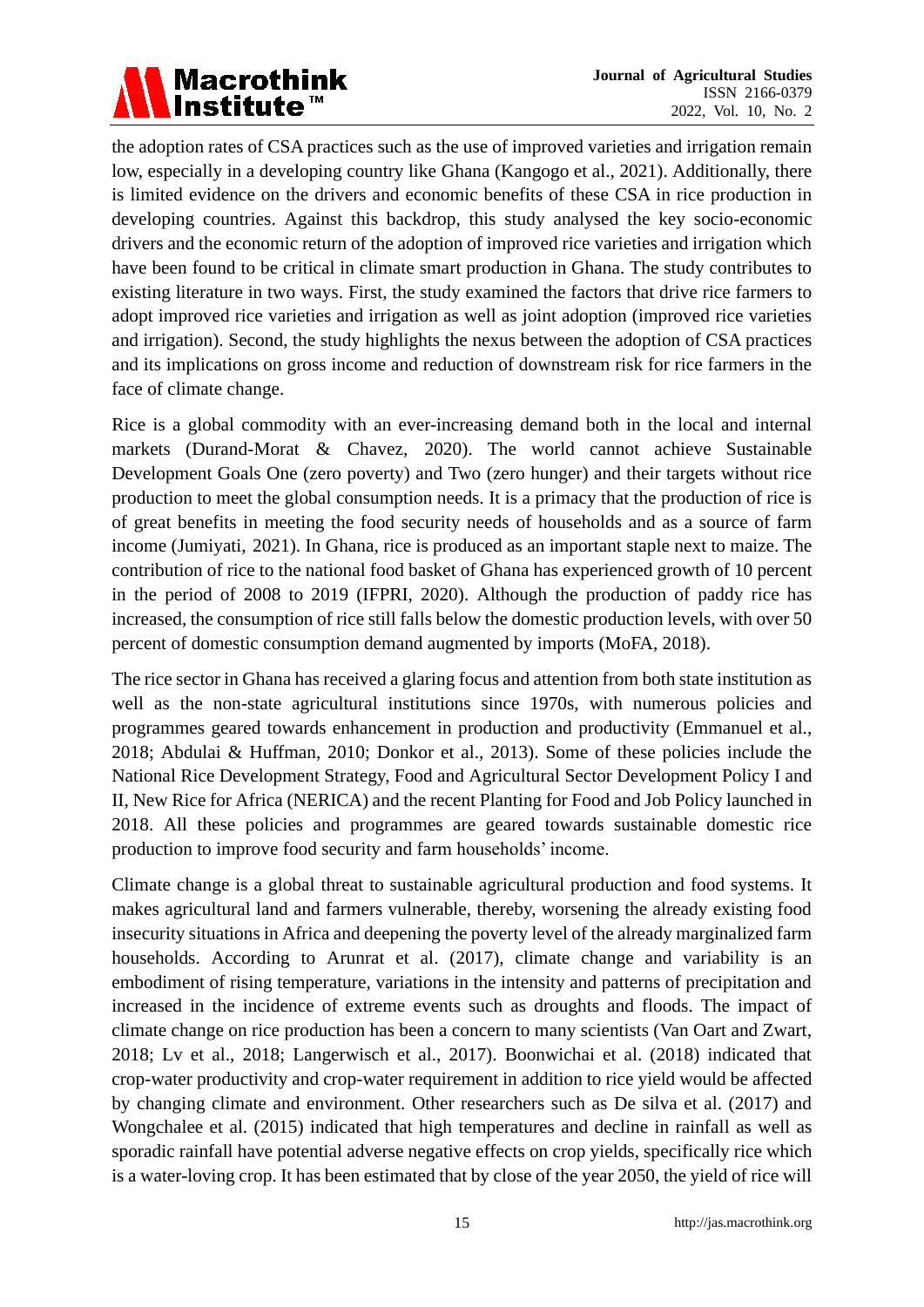

decline by 10-15 percent with a resultant increase in rice price by 32-37 percent (IFPRI, 2014). This highlights the need for stakeholders including rice farmers in the rice value chain to design and adopt Climate Smart Agricultural (CSA) practices.

The concept of CSA production is fast evolving and gaining prominence in the  $21<sup>st</sup>$  century as it is the panacea to sustainable agriculture production and food systems. CSA is a system of production that encompasses three distinct characteristics which includes sustainable and equitable improvement in agricultural productivity and income levels, enhancement in adaptation capacity and resilience enhancement, and the mitigation of greenhouse gas emission (Lipper et al., 2014; De Pinto et al., 2020). Due to the significant nature of CSA for sustainable food systems, it stems in the global green development agenda (World Bank 2011: Palombi & Sessa, 2013) for climate action measures. Therefore, policymakers are mostly interested in feasible implementation of CSA even if farmers adopt or fail to adopt it. CSA has the potential to eliminate/reduce the adverse effect of climate change on agri-food systems while enhancing food security and sustainable livelihoods among poor resource farm households. Researchers have raised arguments that the operationalization of some aspects of the CSA production concepts is quite uncertain as the three elements of CSA (productivity, adaptation, and mitigation), as well as the trade-offs between them, are determined by location-specific characteristics (Below et al., 2012; FAO, 2018). It has also been argued that social justice is prime in the adoption of CSA and sustainable agricultural production and productivity (Taylor, 2018).

In rice production, there is an array of CSA technologies that can be used in dealing with climate change-induced challenges (Teklewold et al., 2017). However, numerous factors as related to education, culture, resources mobilization capacities, and farm characteristics affect the adoption capacities of farmers. CSA technologies being identified includes, use of healthy (improved) young seedlings, transplanting of single seedlings, early weed management, management of soil water, soil aeration, crop-switching, crop rotation, intercropping, adjusting planting time, irrigation, and the application of manure and compost (World Bank, FAO & IFAD, 2015). However, adoption levels and drivers of adoption of these CSAs vary across the globe due to farmers' characterizations and access to production resources.

This study focuses on two main CSA production techniques; use of improved seeds and irrigation as they have become a prime target for policymakers to minimise the effect of climate change on food systems. Thompson and Scones (2011) noted that improved rice seed is one of the mechanisms of productivity enhancement which has a resultant positive effect on enhancing the food security status and income levels of farm households. Similarly, other studies (Zhang et al., 2017; Chandio et al., 2018; Arouna et al., 2017; Awotide et al., 2016) highlights that the adoption of improved rice varieties have multiple folds positive impacts on enhancing the productivity among farmers. More so, the importance of irrigation, as a CSA production technology is highlighted in the works of many researchers such as Nonvinde (2017) who opines that rice production under an irrigation system could improve incomes of farm households due to production of food crops at different regimes per year. Furthermore, Bidzakin (2018) argued that farmers operating under irrigation systems are more technically efficient in production relative to their counterparts operating under the rain-fed system.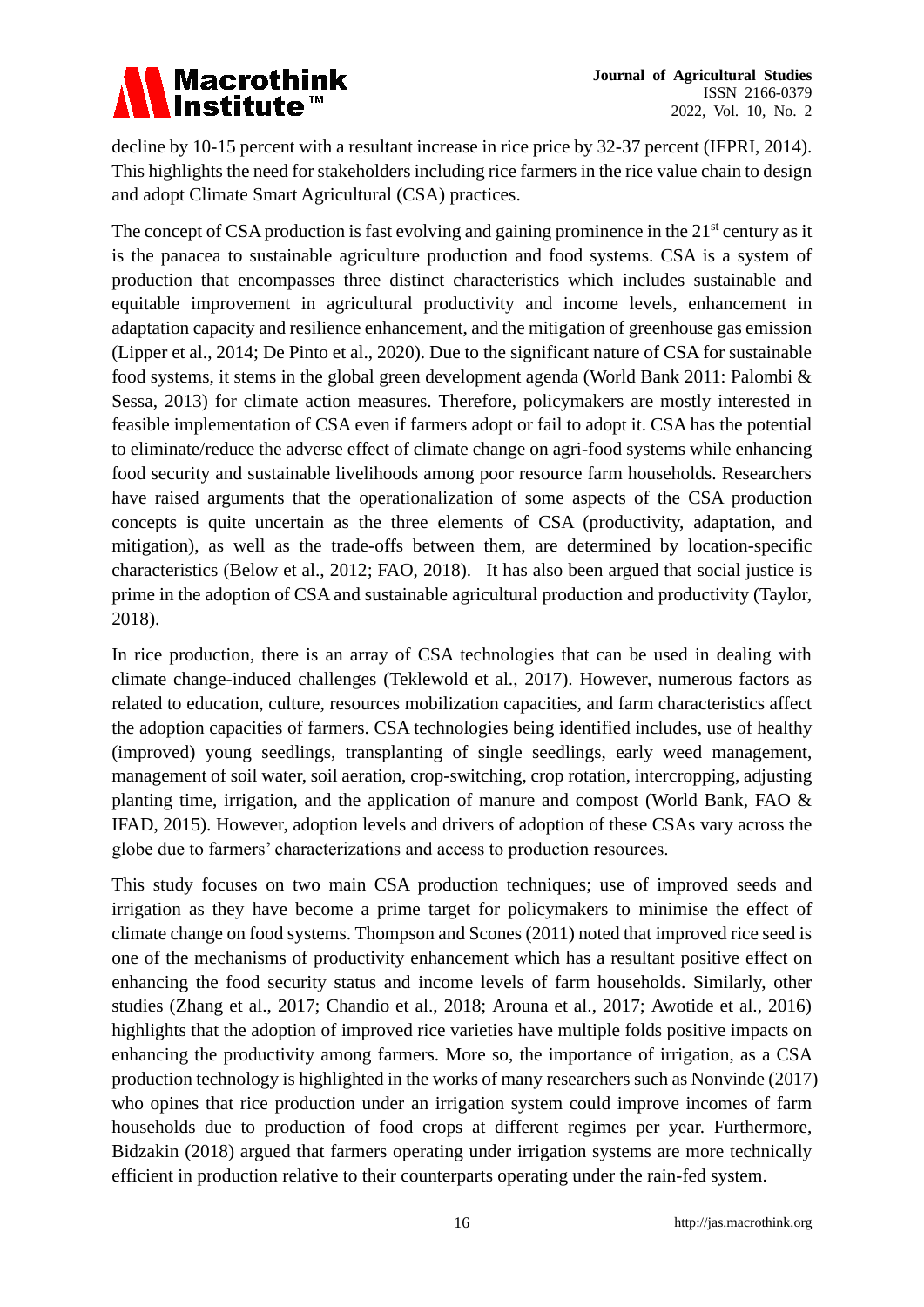

There exists a pool of literature on CSA technology adoption among rice farmers (e.g., Abdulai & Huffman, 2014; Zakaria et al., 2020; Anuga et al., 2019). However, these studies do not highlight the nexus between the adoption of CSA and its implications on gross income and risk characterization of rice farmers. Against this backdrop, the study sought to examine the factors driving rice farmers to adopt improved rice varieties and irrigation as well as joint adoption (improved rice varieties + irrigation) in northern Ghana. Also, the study further explored the effect of individual adoption of the CSA technologies on gross income and reduction of downstream risk of rice farmers in Ghana.

# **2. Methodology**

# *2.1 The Study Area, Data and Sampling*

This study was conducted in the Northern, Savannah, and Upper East regions of Ghana. The vegetation and agricultural land for these regions are suitable for rice production, making them to be among the top rice production areas in the country. However, rice farmers have been vulnerable to climate change, therefore reducing rice production potentials and increasing rice production risk in the areas. Primary information was solicited from rice farmers using semi-structured questionnaires.

A three-stage sampling procedure was used to select the study areas and rice farmers for the study. Purposive sampling method was first used to select the three regions in the North of Ghana known for high production volumes of paddy rice. Again, purposive sampling method was used in the second stage to select ten (10) administrative districts in the three regions; Upper East Region (Kassena-Nankana, Bolgatanga, Bongo, Bulsa-North), Northern Region (Karaga, Savelugu, Gusheigu, Tolon and Kumbungu), and Savanna Region (Central Gonja) (See figure 1). The population of rice farmers in these three regions are estimated to be 296,489. Based on this information, Slovin's (1960) sample size determination was used to obtain 543 rice farmers for the study. In the last stage, a systematic sampling procedure was employed to select rice farm households.

To ensure the integrity and quality of the data, the consent of rice farmers was sought before the administration of the questionnaire by well-trained Research Assistants. The Cronbach Alpha was used to test for the reliability of the data instrument. A Cronbach Alpha value of 0.81 was obtain, consistent with Malley (2003) and DeVellis (2012) that a good Cronbach Alpha value lies between 0.80 and 0.90. Data collection was conducted in the 2017/2018 agricultural production calendar within the period of November 2017 to February 2018.

# *2.2 Analytical Framework and Econometric Model*

The aim of this study was to examine the determining factors of rice farmers' adoption of CSAs and its implications on rice gross income and downstream risk exposure (rice yield skewness). Following the works of Di Falco and Chavas (2009), Kassie et al. (2014), and Issahaku and Abdulai (2019), rice yield skewness distribution was computed. The calculation was done by approximately using the third central moment of rice yield distribution. Rice yield skewness is a best measure of rice farm performance with uncertainty associated with the changing climate. This is because rice yield skewness captures the exposure to downside (downstream) risk (Di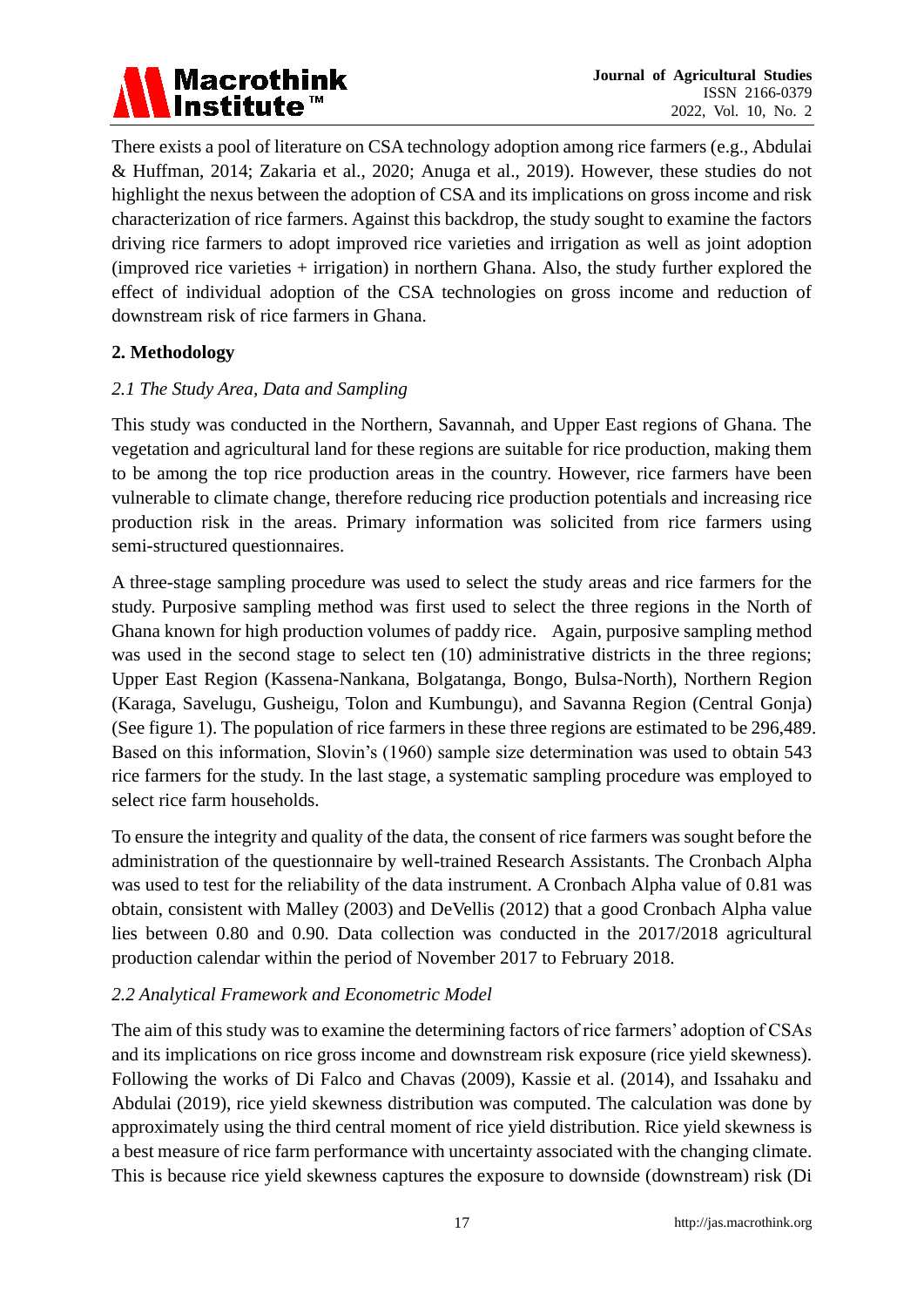

Falco & Chavas, 2009, Issahaku & Abdulai, 2019).

There are series of sequence of computing the moments of rice yield skewness which represents the risk exposure. That is how rice farmers might fail in achieving desired rice yield due to climate change. First, the rice yield was regressed on rice production inputs and other socioeconomic factors, using Ordinary Least Square (OLS) estimation criteria. Second, the residuals for rice yield were predicted and retrieved. The third moment was computed by raising the residuals to the third-power as it has been done by Di Falco and Chavas, (2009) and Issahaku and Abdulai (2019). The computed value for the third moment of rice yield was used as an outcome (response) variable in the Multinomial Treatment Effect (MTE) model to estimate the effects of individuals and joint adoption of CSA on rice gross income and risk exposure.

Estimation of impact of adoption of CSA among rice farmers have serious difficulties due to non-randomness or non-experimental nature of rice farmers' decision to adopt. The difficulty of the non-experimental nature of rice farmers' adoption decision is due to selectivity bias issues. There are several methodological approaches to deal with this selectivity issue when conducting research. Such methods include propensity score matching (PSM), Heckman Two stage, endogenous switching regression, Multinomial Treatment Effect (MTE) methods among others. When the response (dependent) variable is categorical, the best model to use in order to correct the selectivity issue is the MTE (Deb & Trivedi, 2006a).

The MTE is a two-stage estimation technique where the first stage function is an Ordinary Least Square method and the second stage takes a multinomial distribution function. Mentioning that the selection into treatment groups based on an observable characteristics of rice farmers, Rosenbaum and Rubin (1983) and recent scholars, (Imbens & Wooldridge, 2009; Cattaneo, 2010) have demonstrated that individual rice farmers belong to different treatment groups but have similar socio-economic characteristics *(X)* can be compared if and only if the treatment assignment was random (Issahaku & Abdulai, 2020).

The adoption of CSA was categorized into non-adoption (0), adoption of improved rice varieties only (1), adoption of irrigation only (2), and joint adoption (3). Therefore, adoption occurs if a rice farmer belongs to any of the three categories. Based on these classifications, MTE was applied to estimate the effects of each stage of adoption on rice gross income and risk exposure, setting non-adoption as a comparison group. According to Deb and Trivedi (2006a), the MTE has been specified with a latent indicator structure to allow for idiosyncratic influences on treatment choices of rice farmers to affect the outcomes variables. To the authors, this makes the model a distinction between selection on unobservable and selection on observables. The MTE indicator assumed to have multinomial logit distribution structure and the outcome function also assumed to follow a negative binomial distribution condition on treatment.

The common method of the econometric model for correcting selectivity bias effects has two segments based on the generation process of the treatment groups' indicators and outcome equations. A rice farmer decision to adopt CSA is the treatment and the rice gross income and risk exposure are the observed outcome measures. A rice farmer (i) makes a decision to adopt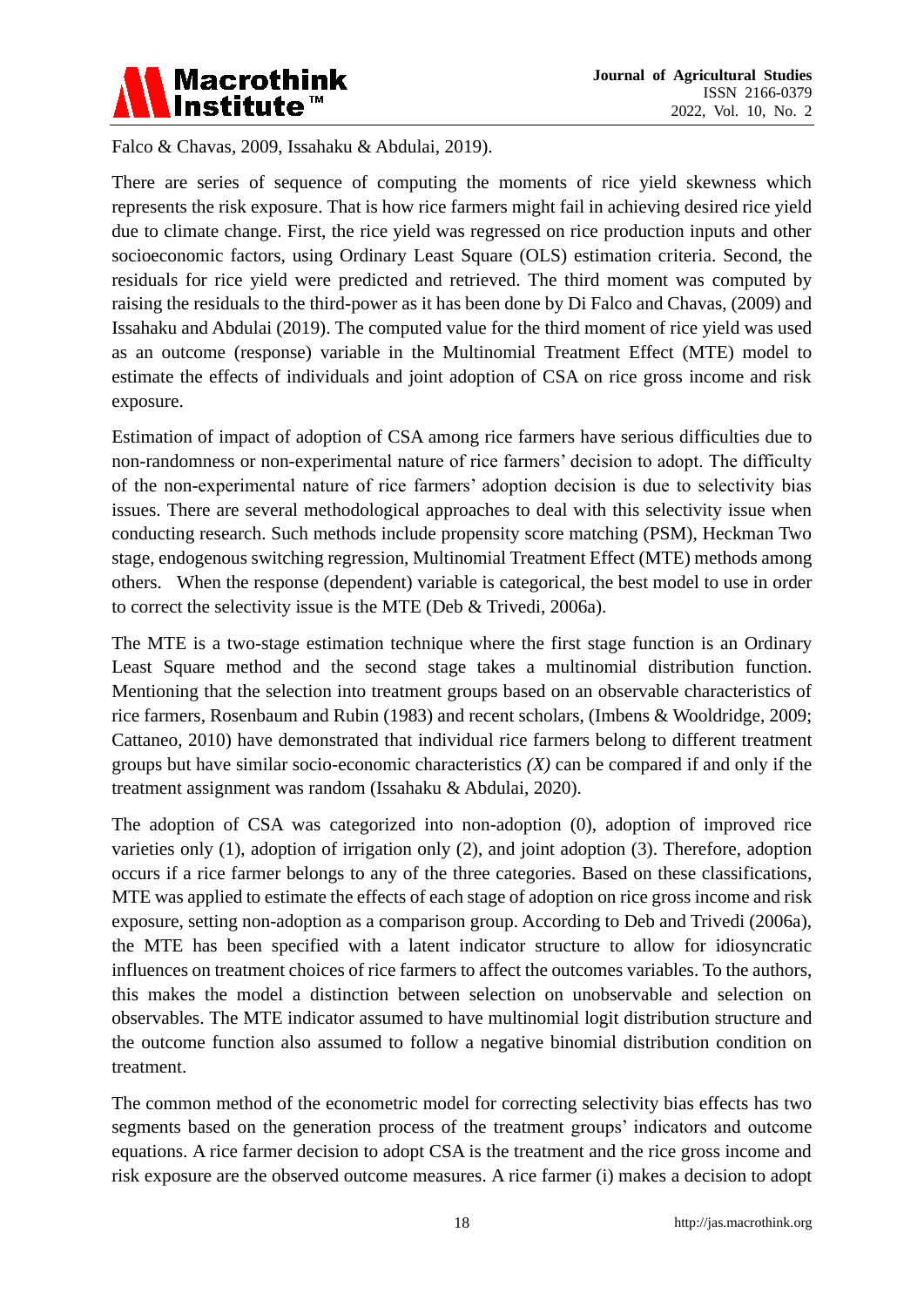CSA from a set of four treatments (t = 0, 1, 2. 3). Representing  $IU_{it}^*$  which denotes the indirect utility function with the  $t<sup>th</sup>$  treatment, then the indirect utility function can be stated as:

$$
IU_{it}^* = K_i' \gamma_t + \sum_{t=1}^t \delta_{TK} \omega_{ik} + \tau_{it}
$$

The  $K_i$  represent the exogenous covariates,  $\gamma_t$  represents the parameters to be estimated, and  $\tau_{it}$  is the error term which is an independently and identically distributed random shock. The indirect utility function  $IU^*_{it}$ , comprises of the latent factors  $\omega_{ik}$  which also encompass the unobservable characteristics general common to individual rice farmer  $(i)$  treatment of adoption stage and the outcomes such as improved rice varieties adoption only, irrigation adoption only, and joint adoption. It is assumed that  $\omega_{ik}$  is independent to that of  $\tau_{it}$ . Representing  $t = 0$  which denotes based group, the decision of a rice farmer not to adopt any of the CSAs, then the indirect utility function would set to zero for the based adoption;  $IU_{it}^* = 0$ . As  $\omega_{ik}$  is unobservable, the binary variables  $b_t$  were represented for the observed treatment decision to adopt the CSA option available to rice farmers. The  $b_t$  follow the mixed multinomial logit pattern structure  $b_i = (b_{i1}, b_{12}, \ldots, d_{1t})$ . Therefore, the probability function for a rice farmer decision to adopt CSAs by a latent structure multinomial logit can be model as:

$$
Pr\left(\frac{b_i}{K_i, \omega_i}\right) = \frac{exp\left(K_i' \gamma + \omega_{it}\right)}{1 + \sum_{k=1}^t exp\left(K_i' \gamma_k + \omega_{it}\right)}
$$

Where  $t = 0, 1, 2, 3, 8, 4$ .

The outcome equations (rice gross income and downstream risk exposure) can be expressed as:

$$
E\left(\frac{y_i}{b_i, k_i, \omega_i}\right) = exp\{x_i'\beta + \sum_{t=1}^T \alpha_t b_{it} + \sum_{t=1}^T \pi_t \omega_{it}\}
$$

The  $x_i$  is the set of all exogenous covariates within  $k_i$  with the associated parameter vector  $\beta_i$ , and  $\alpha_i$ , are the treatment coefficients relative to the based group of no direct adoption of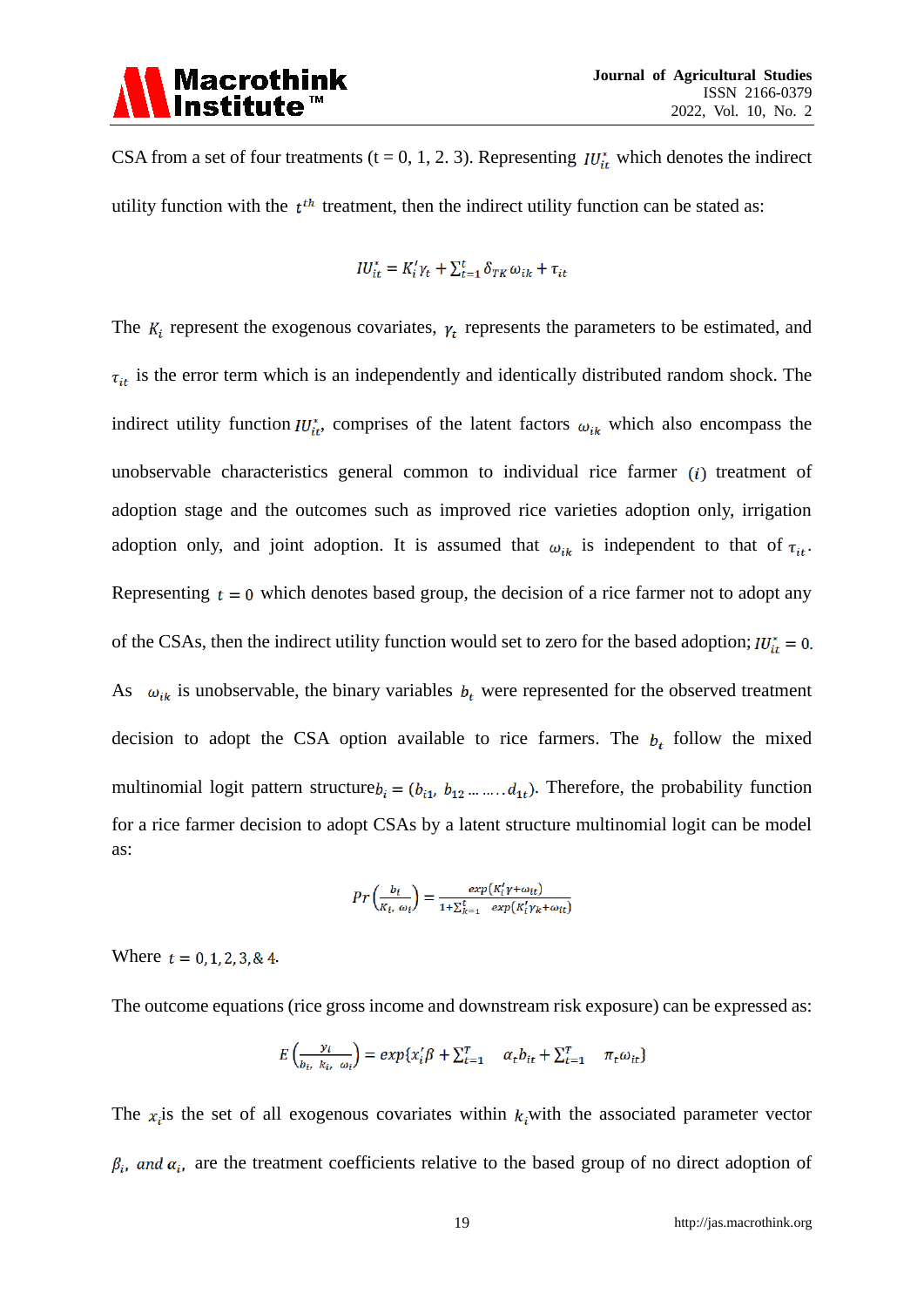

CSAs efforts. The  $E(y_i)$  is a function of each latent factors  $\omega_{it}$  when the outcome variables are linked to unobservable effects which might have direct and/or indirect influence of a rice farmer decision to adopt CSAs. The loading factor coefficients  $(\pi_t)$  are estimated each effect (impact) of CSAs option on rice gross income and risk exposure.

This study used an endogenous multinomial treatment effect model proposed by Deb and Trivedi (2006a & 2006b), accounting for selection on unobservable and continuous outcome variables. The treatment variables are adoption of CSAs and the outcome measure are rice gross income and risk exposure (skewness). The maximum simulated likelihood technique was used based on the joint distribution of the outcome and treatment variables. Similarly, 1000 Halton draws (Deb & Trivedi, 2006a; & 2006b) to ensure that maximization of the simulated log likelihood is equivalent to maximizing the log likelihood, yielding estimates that are consistent and asymptotically normal. To correct for heteroscedasticity problems, the robustness standard error was conducted to account for uncertainty from the finite simulation draws (McFadden & Train, 2000).

In addition, when estimating a two-stage model like MTE, model identification is paramount. Therefore, setting a variable to identify the selection and outcome functions is very critical. This variable used for identification purposes is called an instrument. The instrumental variable was included in the multinomial logit selection function but excluded in the outcome functions (Di Falco & Chavas, 2009; Kassie et al., 2014; Khonje et al., 2018; Issahaku & Abdulai, 2019). That is, the instrument should have an effect on the selection function but not the outcome functions (rice gross income and risk exposure). To achieve this condition, the study used the land tenure system as an instrument. Following Di Falco et al. (2011), a simple falsification test was performed to assess the validity of the instrument. The study employed ordered probit in the first stage and OLS in the second estimations. The study established that the selection instrument was valid as it jointly influences farmers' adoption decision of CSA but not the rice gross income and risk exposure (see Table B). Hence, the land tenure system was excluded from the estimation functions for rice gross income and risk exposure.

| Variable                     | Gross income      | Skewness of yield |
|------------------------------|-------------------|-------------------|
| Land tenure system           | $-0.042(0.138)$   | $-.0158(0.032)$   |
| Constant                     | $7.032***(0.130)$ | $5.840***(0.030)$ |
| <i>F</i> -test on instrument | $0.09$ (p=0.763)  | $0.25(p=0.617)$   |

Table A. Test of validity of an instrument to identify the Multinomial Treatment Effect model

Standard errors in parentheses. The values in the square bracket indicate the *p*-values of the *F*-test indicating the validity of the instruments used to identify the MTE model.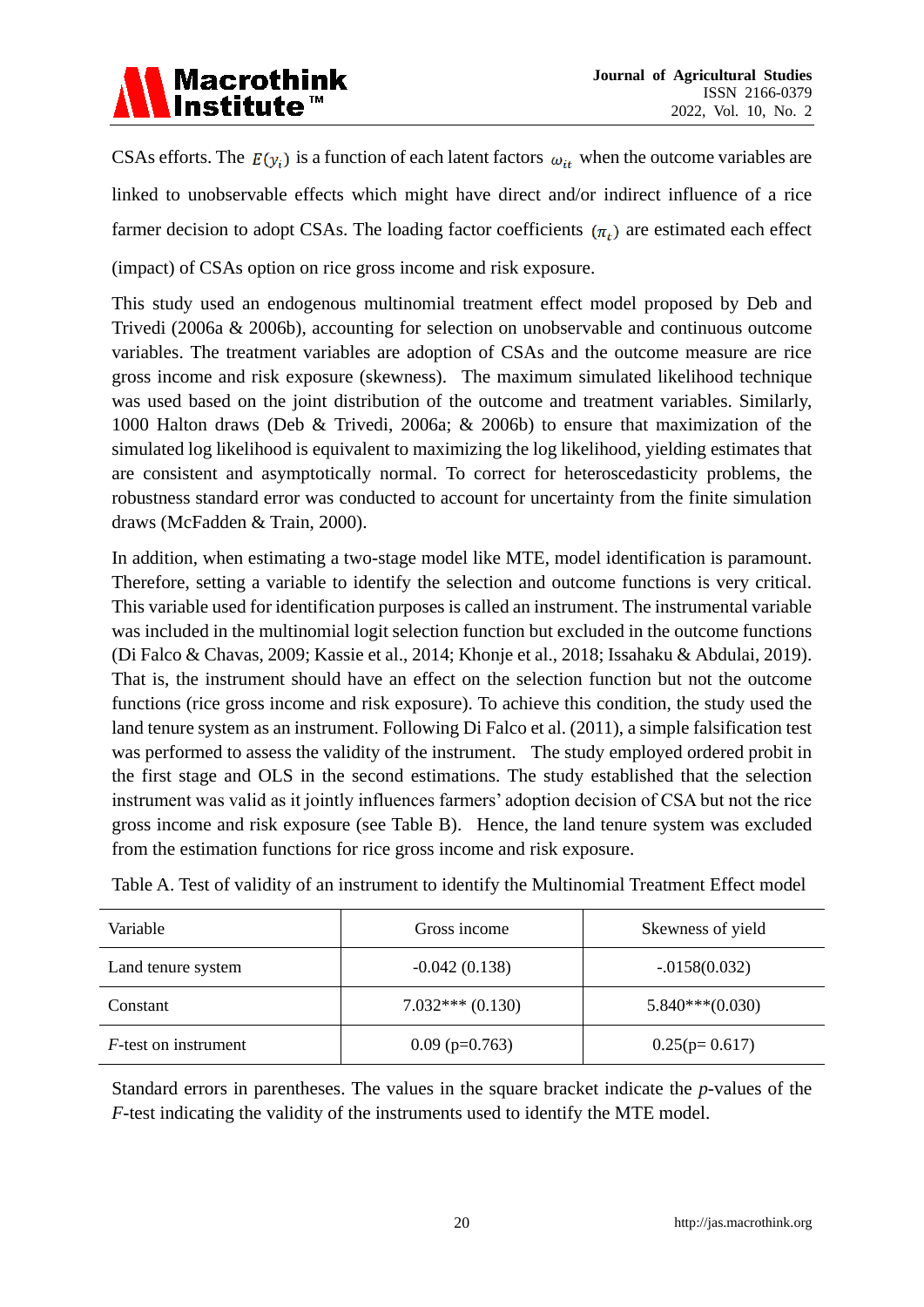

# **3. Results and Discussion**

# *3.1 Descriptive Statistics and Variables Descriptions*

The descriptive statistics and measurements of the variables used in the econometric model are presented in Table B. Beginning with the response (dependent) variables, 18.6%, 30.2%, and 28.7% of the rice farmers adopted improved rice variety only, irrigation only, and both improved rice varieties and irrigation jointly respectively. However, 22.5% of the rice farmers were not able to adopt any of the two climate-smart agricultural practices in the study area.

Moving to the descriptive statistics of the independent variables, the results revealed that 83.2% of the rice farmers were males. The average rice farmer was about 38 years old with about 4 years of formal schooling. About 65.2% of the farmers were into rice cultivation for commercial reason. The average experience of a rice farmer in the cultivation of the commodity was approximately 12 years, with the rice farmers commuting an average distance of 7km to the nearest input market. Also, the results revealed that an average rice farmer was able to apply about 5 bags (250 kg) of chemical fertilizers per acre. Social capital is very important for rice cultivation technologies uptake and subsequent adoption. The results revealed that an average farmer had spent 7 years in a farmer group (proxied in this study as social capital). About 26% of the rice farmers were into off-farm income generation activities. The average household size of a rice farmer was about 9, comprising both males and females. Among the rice farmers, about 62% of them were having livestock as other sources of livelihood. A small proportion (11.8 %) of the rice farmers had access to production credit and received an average of 3.4 extension visits per year. Also, the average per acre gross income per farmer was recorded as GHS 1,637.43, resulting from an average per acre yield of 1,246.47kg.

Downstream risk exposure was contextualized in this study to mean how rice farmers were exposed to risk due to climate change which might lead to failure in farm outcomes. The predicted value of the third moment of computing risk exposure (skewness of rice yield) from the yield of rice had a mean value of 348.26. This indicates that the average rice farmer's exposure to failure in the crop production due to climatic stress was about 28% (computed as a

ratio of the skewness of rice yield to the average per acre yield,  $\left(\frac{348.26}{1246.47} * 100 = 0.279\right)$ . In other

words, without the adoption of the CSA practices, rice farmers would have experienced about 72 % of crop failure in the study area.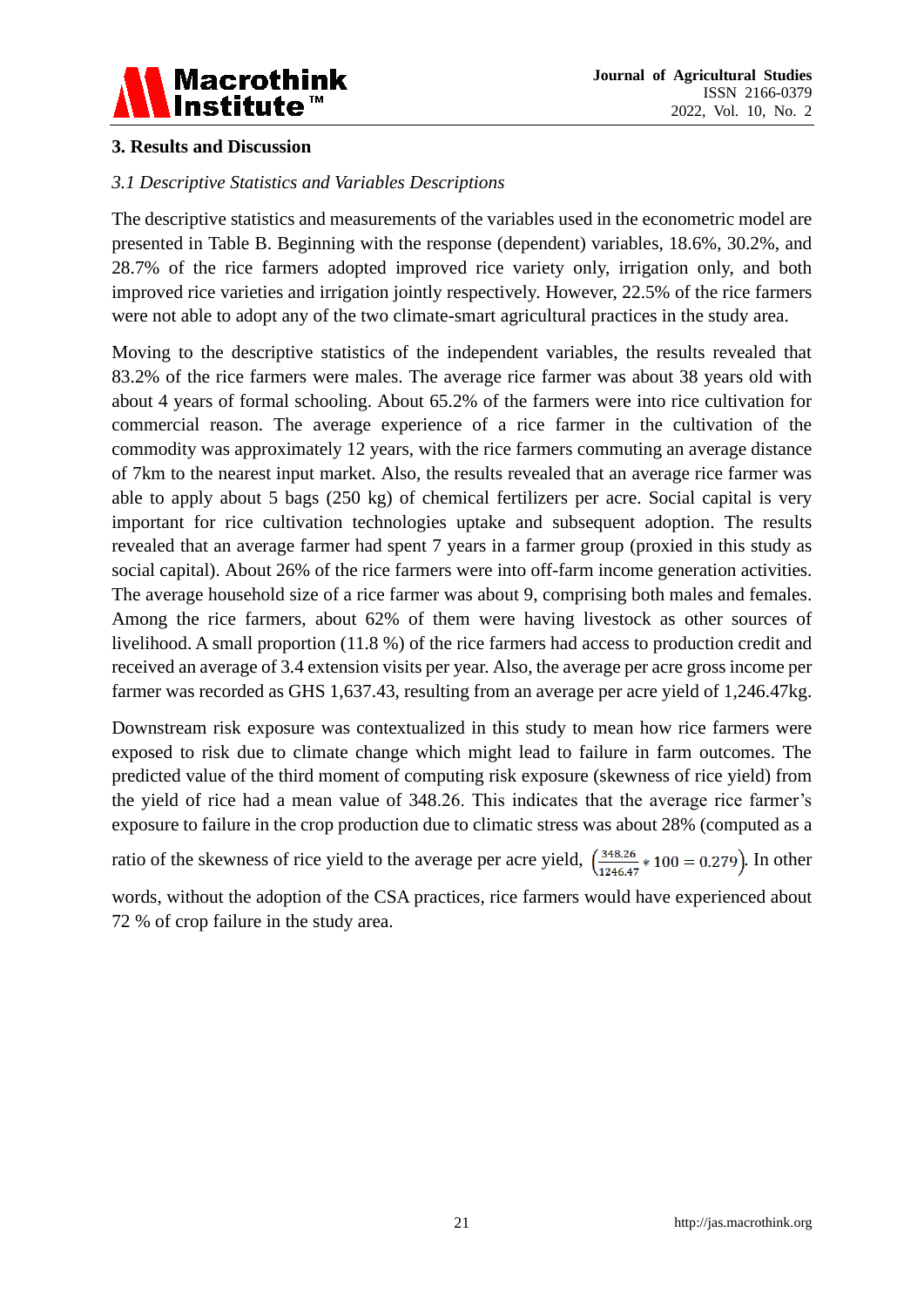

Table B. Descriptive Statistics of the rice

| Variable                                            | Mean    | Std. Dev. | Min              | Max          |
|-----------------------------------------------------|---------|-----------|------------------|--------------|
| Education (years)                                   | 4.03    | 5.11      | $\overline{0}$   | 27           |
| Commercialization drive $(1/0)$                     | 0.65    | 0.48      | $\overline{0}$   | 1            |
| Experience (years)                                  | 11.72   | 7.66      | $\mathbf{1}$     | 40           |
| Farm distance to market (km)                        | 6.69    | 4.92      | 1                | 50           |
| Quantity of fertilizers (bags(50kg))                | 5.11    | 37.58     | $\overline{0}$   | 850          |
| Social capital (number years in a farmer group)     | 7.00    | 4.19      | $\mathbf{1}$     | 25           |
| Farm size (acres)                                   | 2.42    | 3.63      | .25              | 60           |
| Off farm activity $(1/0)$                           | 0.26    | 0.44      | $\overline{0}$   | $\mathbf{1}$ |
| Age (years)                                         | 38.49   | 10.70     | 15               | 75           |
| Sex $(1/0)$                                         | 0.83    | 0.37      | $\overline{0}$   | $\mathbf{1}$ |
| House size (number of people per household)         | 9.35    | 6.23      | $\mathbf{1}$     | 50           |
| Livestock $(1/0)$                                   | 0.67    | 0.47      | $\boldsymbol{0}$ | $\mathbf{1}$ |
| Credit $(1/0)$                                      | 0.12    | 0.32      | $\overline{0}$   | $\mathbf{1}$ |
| Extent of extension service (no. of times per year) | 3.40    | 5.34      | $\overline{0}$   | 35           |
| Rice revenue (per acre)                             | 1637.43 | 1343.06   | $\overline{0}$   | 6300         |
| Non-adoption (0)                                    | 0.23    |           |                  |              |
| Improved rice varieties only (1)                    | 0.19    |           |                  |              |
| Irrigation only (3)                                 | 0.302   |           |                  |              |
| Joint adoption (4)                                  | 0.287   |           |                  |              |
| Rice yield $(Kg)$                                   | 1246.47 | 669.65    | 42               | 3360         |
| Risk exposure                                       | 348.26  | 76.54     | 142.90           | 536.60       |

Note: 84kg is equivalent to 1 bag of paddy rice; (1) Yes; (0) No.

Source: Field data estimates, 2021.

# *3.2 Drivers of Adoption of CSA (Improved Seeds and Irrigation) Practices Among Rice Farmers*

The multinomial results of the first stage are presented in Table C. the Wald  $\text{Ch}^2(47)$  test was estimated to be 1,396.17 (Pr.  $>$  Chi<sup>2</sup> = 0.0000) which is highly statistically significant at 1% significance level. The significance of the Wald Chi<sup>2</sup> led to the rejection of the null hypothesis that estimated coefficients are jointly equal zero. That is the model is best fit for the analysis.

The results indicate that the age of a rice farmer has a negative coefficient and significant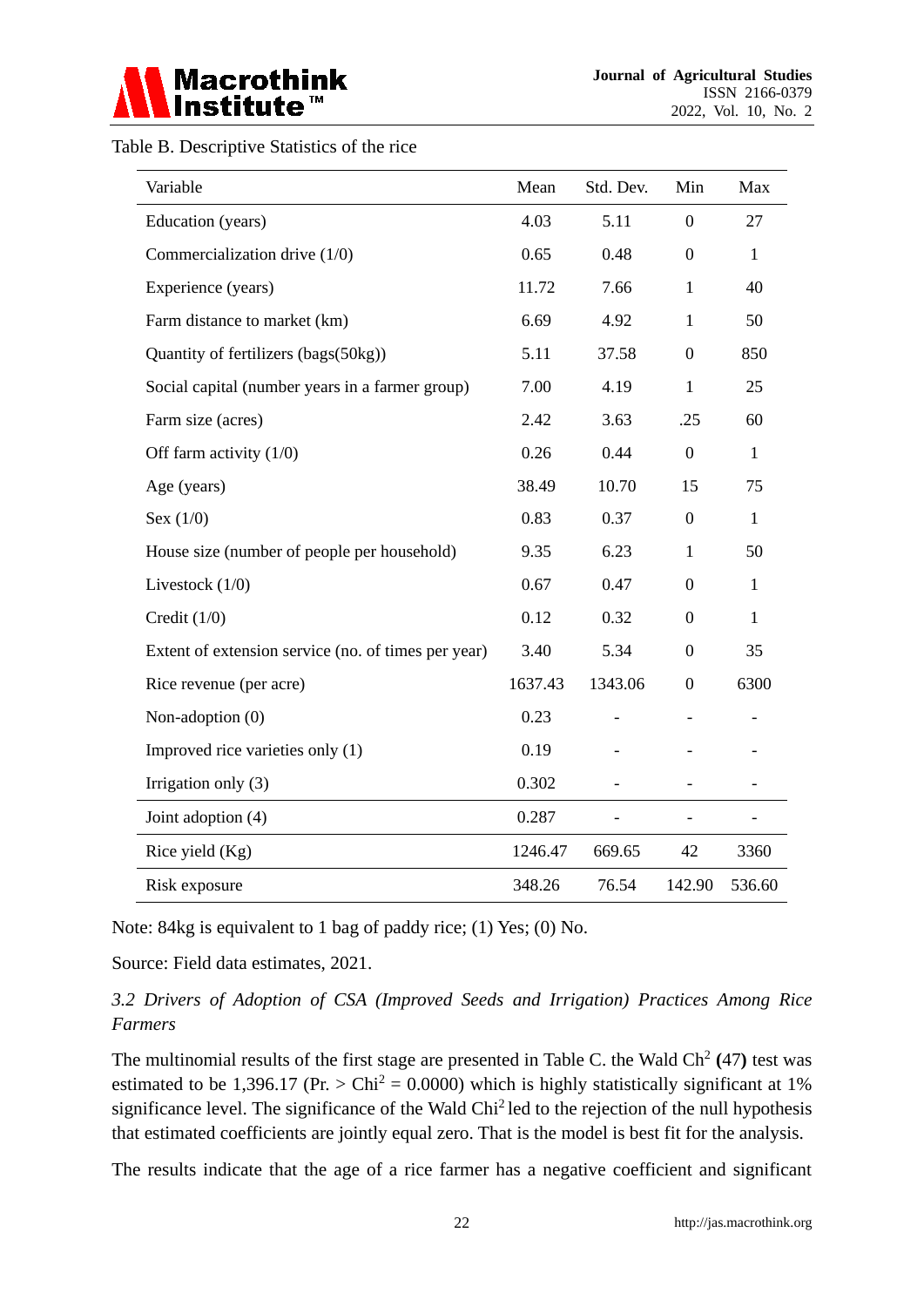

effects on the adoption of improved rice varieties only as well as irrigation only at 1% and 5% significance level respectively. This signifies that an increase in age of a rice farmer leads to a decrease in the likelihood to adopt CSA practices. Issahaku and Abdulai (2019) had similar results in their study of agricultural productivity and risk exposure in relation to adoption of climate-smart practices in Ghana. Many scholars have found the age of farmers to have an inverse relationship to enhanced agricultural technologies adoption (Gebrehiwot & Van Der Veen 2013; Addisu et al. 2016; Maguza-Tembo et al. 2017; Asrat & Simane, 2018). However, Atinkut and Mebrat (2016) found the age of farmers to have positive association with farmers' decision to adopt enhanced agricultural technologies.

The parametric results show that educational attainment of rice farmers in the study area found to have positive coefficient and a statistically significant effect on joint adoption of improved rice varieties and irrigation at 1% significance level. The positive effect of farmers educational level in enhancing agricultural technologies adoption has been well established in literature (Gebrehiwot & Van Der Veen, 2013; Teklewold, Kassie & Shiferaw, 2013; Addisu et al., 2016; Asrat & Simane, 2018; Dung et al., 2018; Fadina & Barjolle, 2018). According to Dung (2020), the low level of education of farmers affects their ability to obtain and process technical information which enhances the best combination of technologies to enhance agricultural production and productivity.

Household size of rice farmers has a negative coefficient which is having a significant effect on adoption of irrigation only at 5% significance level. This implies that less household members are less likely to adopt irrigation as CSA practice. Smaller household size means poor family labour force, hence poor adoption of irrigation as irrigation is labour intensive. Awotide, Karimov and Diagne (2016) found household size to have a negative effect on lowland rice production among farm households in Nigeria. However, many studies found positive correlation between household size and adoption of enhanced agricultural technologies (Abdulai et al. 2011; Di Falco & Veronesi 2013; Issahaku & Abdulai, 2019; FARA, 2020). The results further revealed that livestock have a negative-significant effect on adoption of irrigation only and joint adoption both at 1% significance level respectively. This indicates that rice farmers without livestock are less likely to adopt CSA practices. Ownership of livestock is an indicator of wealth which can boost farmers' morale to invest in CSA to enhance sustainability of food systems production. This finding contradicts Issahaku and Abdulai (2019) that livestock have a positive effect on adoption of climate-smart technologies in Ghana.

Experience in rice farming is found to have a positive significant effect on adoption of improved rice varieties only, irrigation only, and joint adoption at 1% significance level respectively. Rice farmers with many years in rice production have the potential to observe climate change patterns and ability to adopt CSA to cope with the changes. This is consistent with the findings of Azumah et al. (2017) which indicated that experienced farmers have a high probability to adopt climate-smart coping mechanisms. Off-farm activity is found to have positive significant effect on the adoption of improved rice varieties only at 5% significance level but negative-significant effect on adoption of irrigation only at 5% level. The plausible explanation of such findings is that a rice farmer who participates in off-farm activities is more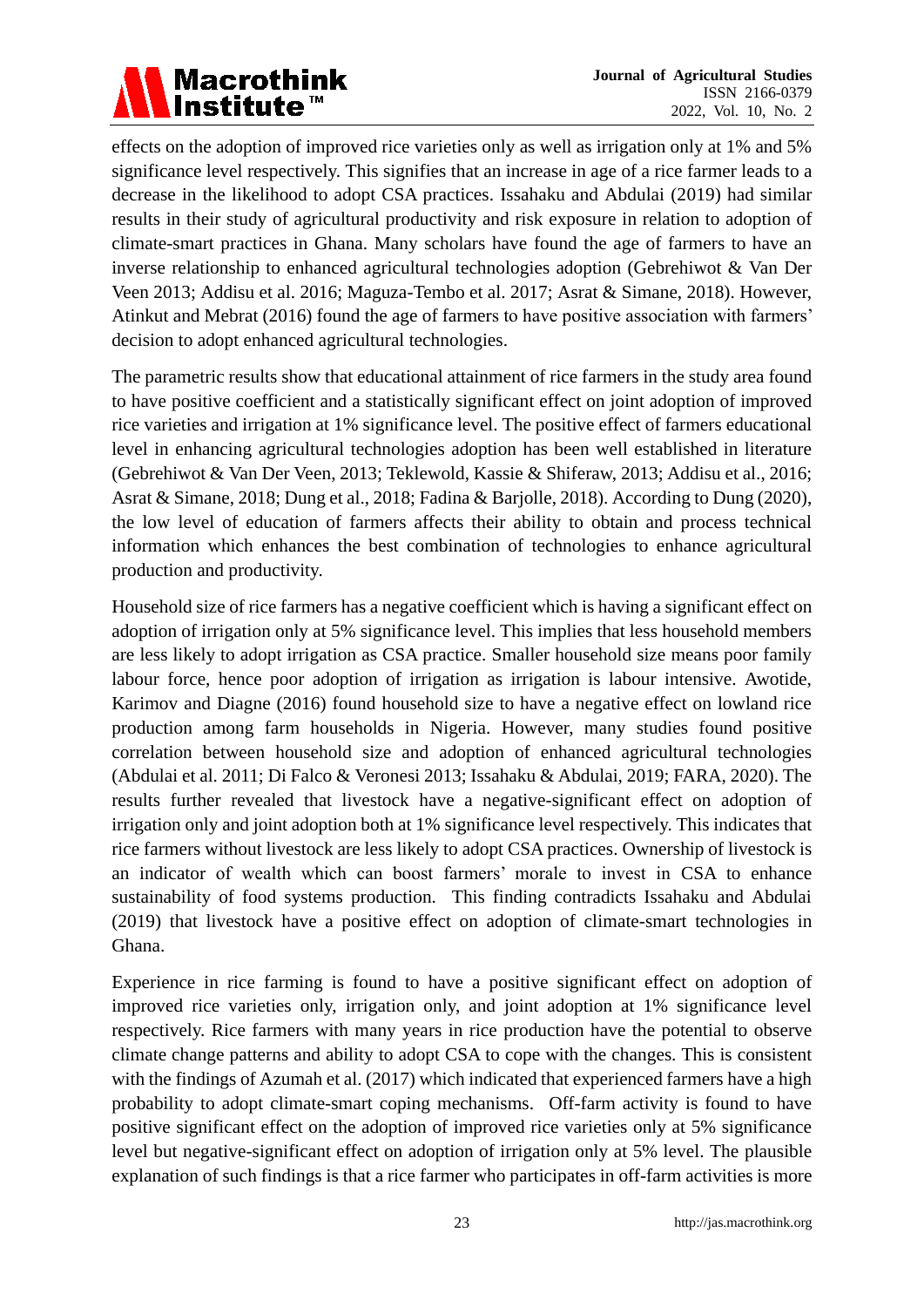likely to adopt improved rice varieties but less likely to practice irrigation as CSA. There has been a negative association of off-farm activities to CSA practices (Issahaku & Abdulai, 2019) while others found off-farm activity to have positive association with adoption of CSA (Teklewold, Kassie, & Shiferaw, 2013; Addisu et al. 2016; Asrat & Simane, 2018).

Farm size has a negative significant effect on joint adoption only (at 1% significance level). A rice farmer with a small farm area for rice cultivation is less likely to adopt improved rice varieties and irrigation jointly. Agricultural production is a risky venture due to uncertainty and high production and information costs in relation to enhanced technologies adoption decisions. This prevents rice farmers with small farmland areas to adopt CSA (Dung et al., 2018 & Dung, 2020). It has been established that holders of larger farmlands are more interested in investing in CSA compared to small farmland holders (Teklewold, Kassie, & Shiferaw 2013; Atinkut & Mebrat 2016; Fadina & Barjolle 2018). Social capital's role in CSA adoption cannot be overlooked. From the study, it has been revealed that social capital has a positive significant effect on joint adoption of CSA at 1% significance level. This means that when there is an increase the number of farmers groups a farmer belongs, adoption of CSA will increase. This finding is backed by (Isham, 2002; Bandiera & Rasul, 2006; Wollni, Lee, & Thies, 2010; Kassie et al. 2013; Dung, 2020) as they found social capital to have positive influence on adoption of CSA.

Access to production credit is demonstrated to have positive coefficient and significant effect on adoption of improved rice varieties only and a negative significant effect on irrigation only at 5% significance level respectively. Dung (2020) and Abdul-Rahaman et al. (2021) found that access to production credit has positive effects on farmers' weather risk management, adoption of soil and water conservation mechanisms and enhanced rice varieties in Vietnam and Ghana respectively. Also, Kassie et al. (2015) and Mulwa et al. (2017) agreed that access to production credit is a key determinant of farmers' decision to adopt CSA. Nevertheless, Onumadu and Osahon (2014), Gyinadu, Bakang, and Osei (2015), and Mmbando and Baiyegunhi (2016) lamented that inadequate farm credit hinders adoption of CSA.

Access to agricultural extension services found to have positive coefficients and significant effects on adoption of improved rice varieties only and joint adoption at 1% and 5% significance level respectively. This simply means that access to agricultural extension services by a farmer will increase his/her probability of adoption decision to CSA. Issahaku and Abdulai (2019) and Dung (2020) found that extension services provided to farmers increases their probability of adoption of CSA. Agricultural extension service personnel provide the necessary climate change related information and the need to adopt CSA to cope with the changing climate. The provision of climate information and technical services to farmers have the potential to influence farmers' behaviour to adopt CSA practices. The last indicator is land tenure which found positive and negative coefficients as well as have significant effects on adoption, improved rice varieties only and irrigation only at 10% significance level respectively. Studies have found that land tenure systems exerted positive and negative effects on adoption of CSA (IOB, 2011; Lawry et al., 2014; Higgins et al., 2017; Dung, 2020).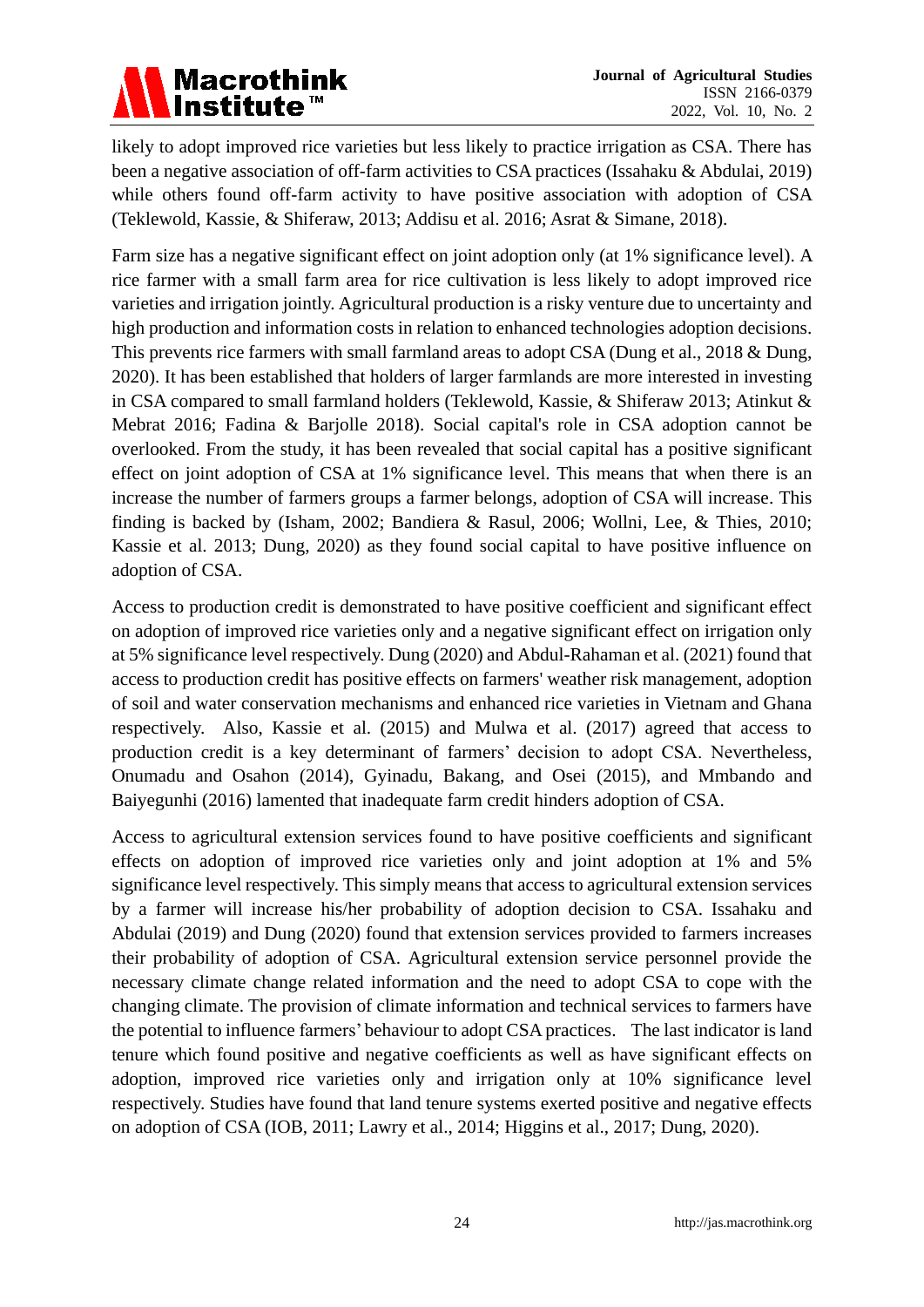| Factor                      |             | Improved varieties only |             | Irrigation only |             | Joint adoption |  |
|-----------------------------|-------------|-------------------------|-------------|-----------------|-------------|----------------|--|
|                             | Coefficient | Std. Err.               | Coefficient | Std. Err.       | Coefficient | Std. Err.      |  |
| Age                         | $-0.107***$ | 0.033                   | $-0.060**$  | 0.031           | $-0.021$    | 0.028          |  |
| Sex                         | 0.974       | 0.807                   | 0.230       | 0.646           | 0.735       | 0.678          |  |
| Education                   | 0.026       | 0.056                   | 0.072       | 0.048           | $0.135***$  | 0.050          |  |
| RC                          | $-0.401$    | 0.608                   | 0.562       | 0.553           | 0.862       | 0.579          |  |
| Household size              | $-0.005$    | 0.039                   | $-0.092**$  | 0.047           | 0.001       | 0.037          |  |
| Livestock                   | $-0.604$    | 0.795                   | $-2.380***$ | 0.622           | $-1.824***$ | 0.656          |  |
| Experience                  | $0.125***$  | 0.045                   | $0.220***$  | 0.043           | $0.238***$  | 0.043          |  |
| Off-farm activity           | $1.257**$   | 0.576                   | $-1.605**$  | 0.666           | $-0.760$    | 0.624          |  |
| Farm size                   | 0.136       | 0.113                   | 0.152       | 0.116           | $-0.874***$ | 0.193          |  |
| Social capital              | 0.037       | 0.066                   | $-0.050$    | 0.071           | $-0.352***$ | 0.089          |  |
| Credit                      | 1.311**     | 0.600                   | $-1.650**$  | 0.712           | $-0.421$    | 0.631          |  |
| Extension                   | $0.228***$  | 0.060                   | 0.007       | 0.072           | $0.133**$   | 0.061          |  |
| Land tenure                 | 1.690*      | 0.971                   | $-1.522*$   | 0.835           | $-0.847$    | 0.815          |  |
| $_{\rm cons}$               | $-0.079$    | 1.343                   | $2.341*$    | 1.226           | 1.399       | 1.234          |  |
| Model summary               |             |                         |             |                 |             |                |  |
| Wald $chi2(47)$<br>$\equiv$ |             |                         | 1396.17     |                 |             |                |  |
| Prob > chi2<br>$=$          |             | 0.0000                  |             |                 |             |                |  |
| Log likelihood<br>$=$       |             | $-12.769241$            |             |                 |             |                |  |

#### Table C. Drivers of adoption of Climate Smart Agriculture: Multinomial logit selection model

Notes: category1 is the control group (non-adoption)

Source: Field data estimates using STATA, 2021.

# *3.3 Effect of Adoption of CSA Practices (Improved Seeds and Irrigation) on Gross Income and Downstream Risk Exposure*

Table D presents the results of the effect of adoption of improved rice seed and irrigation on rice income and risk exposure. The *K<sup>1</sup> (improved rice varieties only), K<sup>2</sup> (irrigation only), and K3 (joint adoption)* denote the selectivity terms which assessed the effects arising from unobserved characteristics. The selectivity outcomes all have statistically significant effects on both rice income and risk exposure functions. This implies that there was evidence of selectivity bias effects, justifying the use of the multinomial treatment effect model. Using OLS for the estimation would have produced biased and inconsistent estimates.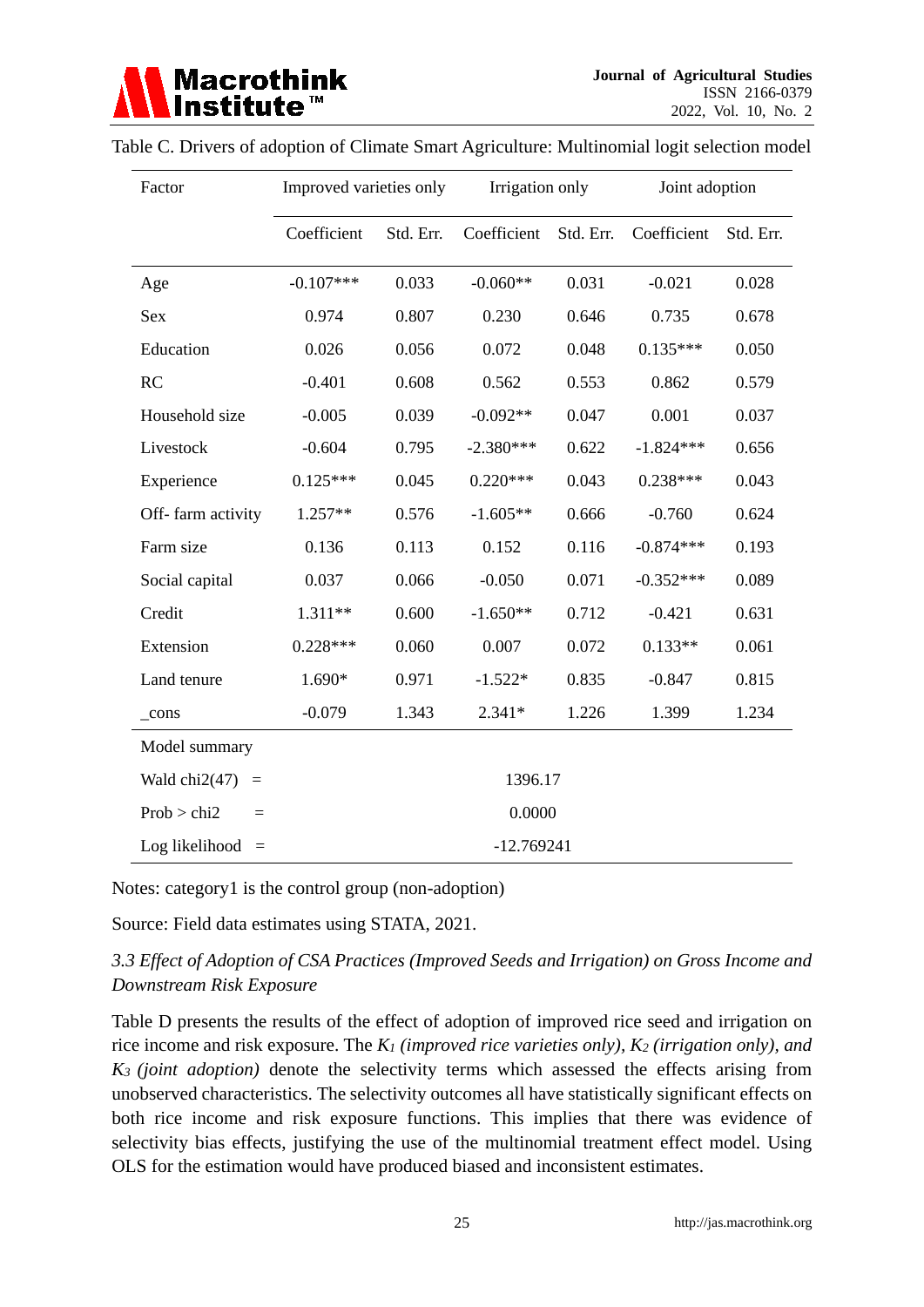# Macrothink<br>Institute™

The estimated results demonstrated that adoption of improved rice varieties, irrigation, and joint adoption have posited positive effects on rice income and risk exposure. The implications of such findings are that adoption of improved rice varieties, irrigation, and joint adoption lead to higher rice income and reduction of farmers' exposure to risk in rice production. Also, the significant effect of joint adoption signifies that adoption of rice varieties and irrigation are complementary. The changing climate continues to expose farmers to production risk which also reduces rice income, making farmers vulnerable. Adoption of climate change mechanisms like improved rice varieties and irrigation reduces farmers' exposure to climate risk and at the same time increases rice income (revenue). Issahaku and Abdulai (2020) also found that adoption of crop choice and soil and water conservation translates to higher crop revenue and reduction of production risk in the face of climate change in Ghana. Other researchers like Tecklewold et al. (2013) in Ethiopia; Manda et al. (2015), and Ng'ombe et al. (2017) both in Zambia have found similar results. Moving forward, Kassie et al. (2014) findings demonstrated that farm households in Malawi who adopted on-farm climate change mechanisms minimizes farmers' exposure to downside risk which in turn reduces the risk of agricultural production failure.

In terms of socio-economic factors, education was found to have a positive significant effect on both rice income and risk exposure at 5% and 1% respectively. This finding suggests that an increase of a farmer level of education by one year will lead to high rice income and reduction of production risk in the presence of the changing climate. Education broadens farmers' knowledge and skills in farming as well as adoption of climate change mechanisms. It helps them to combine the right quantity of inputs to minimize cost in order to maximize output per hectare. As farmers learn how to use the right quantity mix for rice production, they are less exposed to production risk in the changing climate.

Commercialization drive had a positive significant effect on both rice income and risk exposure at 1% respectively. The positive significant effect of commercialization drive on rice income and risk exposure means that farmers who are into rice production on commercial purpose turn to achieve more rice income and less risky in rice production. Farmers who take rice production as a business (profit making) adopt climate change mechanisms including improved rice varieties and irrigation to attain much more rice output and income. As farmers' rice income rises, it turns in reducing them to climate change vulnerability. Rice production failure is high when climate change and variability is high in a particular year. Adoption of climate change mechanisms have the potential to reduce production risk of rice, hence, increase rice income per hectare.

In addition, experience in rice production was found to have a positive significant effect on rice income and risk exposure at 10% and 1% respectively. The economic intuitions of such findings are that more years in rice production translate to high revenue, which contribute to reduction of crop failure farmers might face. Farm distance to market was found to have a negative significant effect on only risk exposure at 1% level. That is, longer farms deny farmers access to markets which in turn affect farmers ability to adopt climate change mechanisms. This lowers rice production and productivity as well as revenue. As farmers fail to adopt climate change mechanisms, the risk of crop failure will be high and rice revenue will be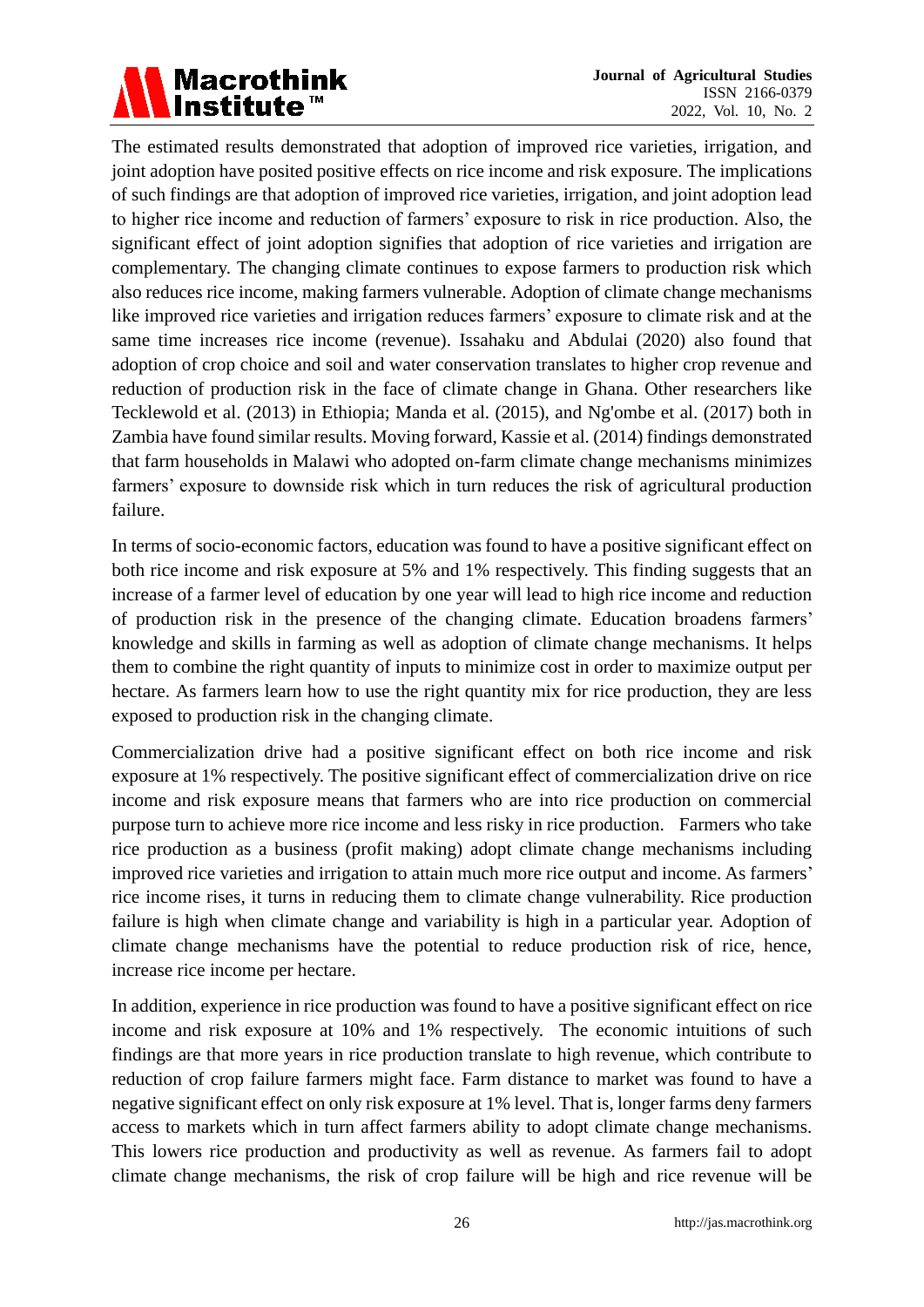

declining at the same time. Quantity of chemical fertilizer applied per hectare found to have a negative effect on rice income only which was statistically significant at 5%. This implies that farmers who apply less quantity of chemical fertilizer required for a hectare are likely to have reduced rice income due to poor yields. Climate change and pressure on the land reduces soil fertility. To increase soil fertility to maximize rice output and income, applying the right quantity of fertilizers have become the option. Even though farmers are faced with financial constraint, they can reduce farm size for cultivation and purchase more fertilizers and apply the right quantity needed per hectare to achieve more rice output and income in the presence of the changing environment.

Social capital (years of farmer group membership) plays a critical role in technology adoption and agricultural productivity. The study found that social capital has a positive significant effect on only rice income at 1% level. Meaning farmers' who had stayed longer in their respective farmer groups had the potential to have higher incomes. Also, farm size was found to have a negative significant effect on rice income and risk exposure (at 5% and 1% levels) respectively. The implication is that smaller farm sizes reduced rice farmers' income but had the tendency to increase farmers' risk of crop failure.

| Variable                 | Rice income |           | Downstream risk exposure |           |
|--------------------------|-------------|-----------|--------------------------|-----------|
|                          | Coef.       | Std. Err. | Coef.                    | Std. Err. |
| <b>Treatment factors</b> |             |           |                          |           |
| Improved varieties only  | $0.278*$    | 0.148     | $0.090***$               | 0.024     |
| Irrigation only          | 1.739***    | 0.139     | $0.195***$               | 0.024     |
| Joint adoption           | $1.514***$  | 0.146     | $0.081***$               | 0.024     |
| Socio-economic factors   |             |           |                          |           |
| Education                | $0.018**$   | 0.008     | $0.012***$               | 0.001     |
| Commercialization drive  | $0.405***$  | 0.094     | $0.235***$               | 0.015     |
| Experience               | $0.011*$    | 0.006     | $0.011***$               | 0.001     |
| Farm distance to market  | $-0.002$    | 0.012     | $-0.012***$              | 0.002     |
| Fertilizer               | $-0.008**$  | 0.004     | 0.0001                   | 0.001     |
| Social capital           | $0.039***$  | 0.012     | 0.0001                   | 0.002     |
| Farm size                | $-0.041**$  | 0.019     | $-0.018***$              | 0.003     |
| Off farm activity        | $-0.120$    | 0.112     | $-0.012$                 | 0.018     |
| cons                     | 5.429***    | 0.185     | 5.506***                 | 0.028     |

Table D. Effect of adoption of Climate Smart Agriculture on rice gross income and downstream risk exposure

**Selectivity diagnosis**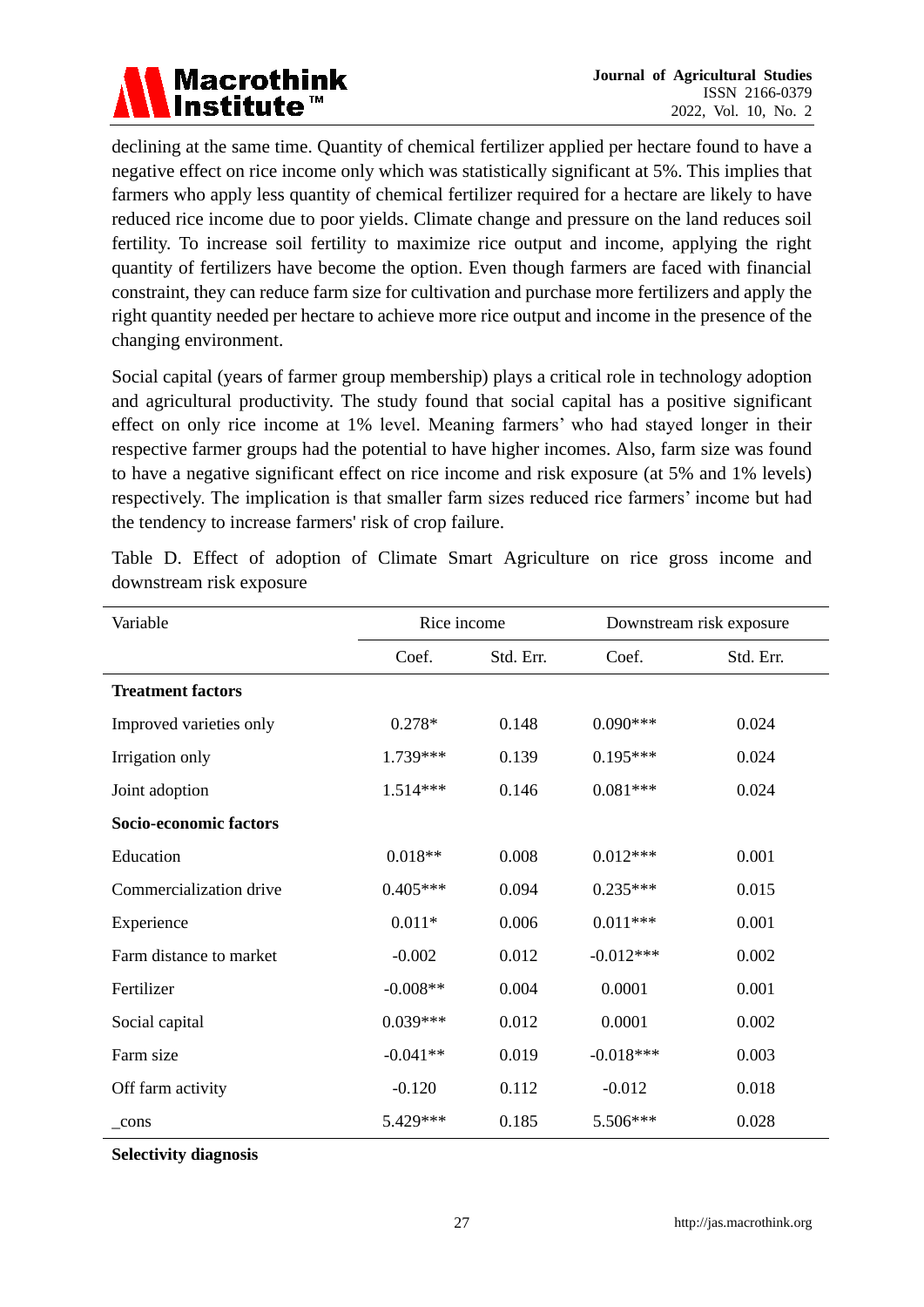

| /lnsigma     | $-0.427***$ | 0.056 | $-2.753***$ | 0.294 |
|--------------|-------------|-------|-------------|-------|
| K(category1) | $0.198***$  | 0.074 | $0.045***$  | 0.016 |
| K(category2) | $-0.262***$ | 0.071 | $-0.063***$ | 0.018 |
| K(category3) | 0.020       | 0.071 | $0.065***$  | 0.018 |
| sigma        | $0.653***$  | 0.036 | $0.064***$  | 0.019 |

*Source: Field data estimates using STATA, 2021.*

## **4. Conclusions and Policy Implications**

Globally, the demand for rice is on a surge, with countries like Ghana having an annual production deficit of more than 40 percent. Cultivation of the commodity continues to be affected by several socio-economic and environmental factors. The effect of climate change on agricultural production systems have been well documented, justifying the need to promote climate smart agricultural (CSA) practices among farmers especially in rural Africa.

We note the lack of empirical literature that highlights the nexus between the adoption of CSA practices and the attendant implication on gross income of rice farmers, and the risk characterization of farmers. Following this, a Multinomial Treatment Effect (MTE) model was fitted using primary data collected from 543 rice farmers in Ghana to examine factors that drive rice farmers to adopt improved rice varieties and irrigation as well as joint adoption (of improved rice varieties and irrigation) in northern Ghana. The study further explored the effect of individual adoption of the CSA technologies on gross income of rice farmers, and a reduction of downstream risk in the face of climate change.

The results demonstrate that experience, off-farm activity, production credit, agricultural extension services, and land tenure increases rice farmers' probability of adopting improved rice varieties, while age (younger farmers) decreases the probability of adopting improved rice varieties. Experience in rice production increases the probability of adopting irrigation while age, household size, livestock ownership, off-farm activity, production credit, and land tenure potentially decreases the adoption of irrigation as a CSA practice. Also, education, experience, and agricultural extension service provision increase rice farmers' probability of joint adoption of improved rice seeds and irrigation. Meanwhile, livestock ownership, farm size, and social capital decrease rice farmers' probability of joint adoption of CSA practices. Furthermore, the study concludes that the single adoption improved rice seeds and irrigation as well as joint adoption significantly had positive effects on income and a reduction in rice farmers' risk exposure. Socioeconomic factors such as education, commercialization, experience, and social capital significantly increase income and potentially reduce rice farmers' exposure to risk in rice production; while less quantity of fertilizer applied per acre and small farm size decrease gross income and exposes farmers to risk in rice production.

The study further concludes that the average rice farmer's exposure to failure in the crop production due to climatic stress is about 13% (computed as a ratio of the skewness of rice yield to the average per acre yield. In other words, without the adoption of the CSA practices, rice farmers would have experienced about 87 percent of crop failure in the study area. By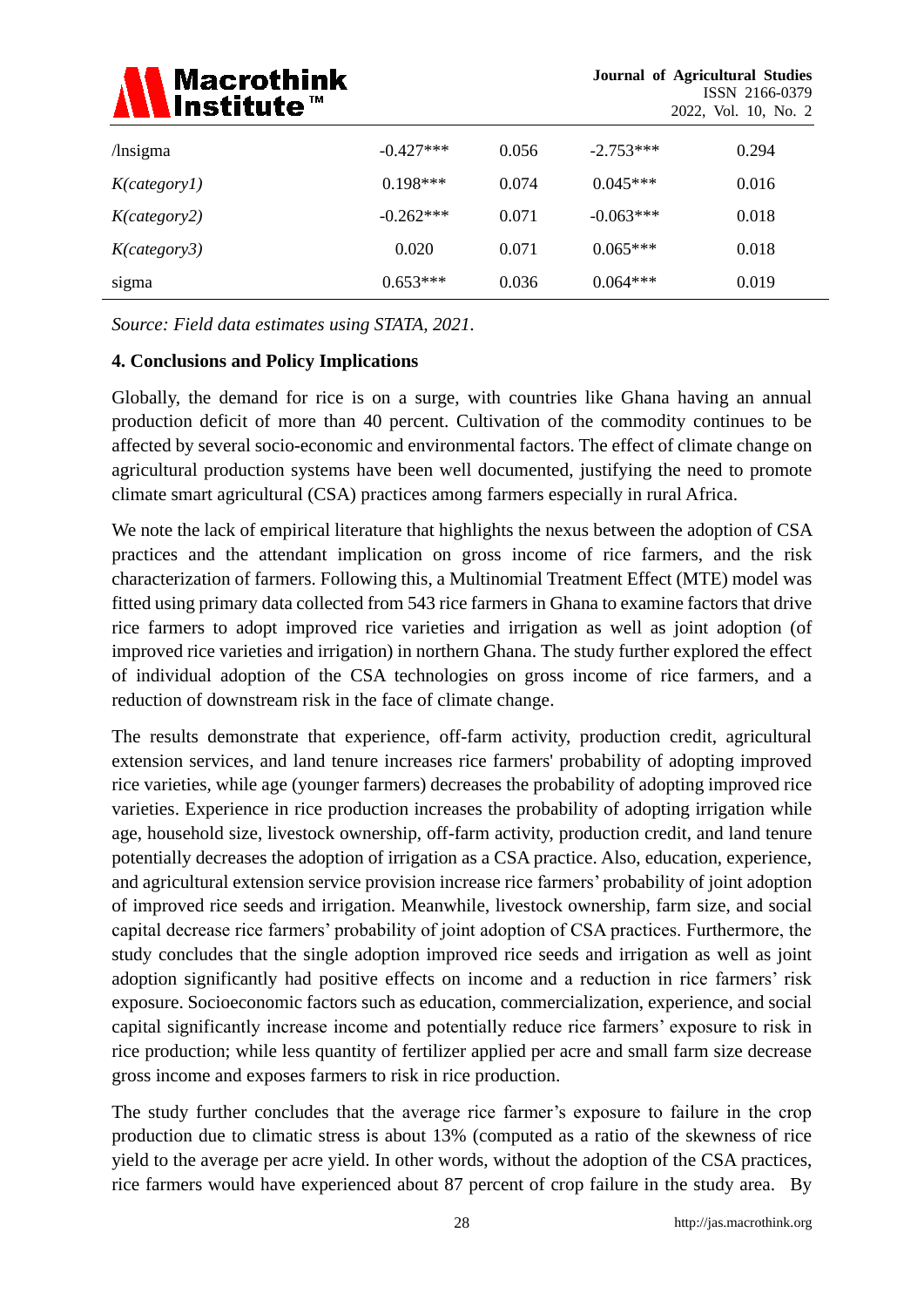

this, it can cogently be argued that the adoption of CSA practices plays a critical role in fighting food and nutrition security among smallholders in developing countries and must be given some credence. For policy consideration, climate smart production mechanisms such as the use of improved varieties and irrigation should be promoted by interventions that seek to support the rice sector. The government of Ghana should as a matter of priority, promote irrigation as part of the flagship planting for food and jobs (PFJ) policy together with the improved seeds supplied to rice farmers under the policy. Finally, socioeconomic factors that enhance the adoption of CSA practices, increase gross income while reducing downstream risk in rice production should be targeted by policymakers and project implementers.

#### **References**

Abdulai, A., & Huffman, W. (2000). Structural adjustment and economic efficiency of rice farmers in northern Ghana. *Economic Development and Cultural Change, 48*(3), 503-520. <https://doi.org/10.1086/452608>

Abdulai, A., Owusu, V., & Goetz, R. (2011). Land tenure arrangements and investment in land Improvement measures: theoretical and empirical analysis, *Journal of Development Economics*, *96*, 66-78. <https://doi.org/10.1016/j.jdeveco.2010.08.002>

Abdul-Rahaman, A., Issahaku, G., & Zereyesus, Y. A. (2021). Improved rice variety adoption and farm production efficiency: Accounting for unobservable selection bias and technology gaps among smallholder farmers in Ghana. *Technology in Society, 64*, 1-11. <https://doi.org/10.1016/j.techsoc.2020.101471>

Addisu, S., Fissha, G., Gediff, B., & Asmelash, Y. (2016). Perception and adaptation models of climate change by the rural people of lake Tana Sub-Basin, Ethiopia. *Environmental Systems, 5*(7), 1-10. <https://doi.org/10.1186/s40068-016-0059-0>

Anuga, S. W., Gordon, C., Boon, E., & Surugu, J. M. I. (2019). Determinants of Climate Smart Agriculture (CSA) Adoption among Smallholder Food Crop Farmers in the Techiman Municipality, Ghana. *Ghana Journal of Geography*, *11*(1), 124-139.

Arouna, A., Lokossou, J. C., Wopereis, M. C. S., Bruce-Oliver, S., & Roy-Macauley, H. (2017). Contribution of improved rice varieties to poverty reduction and food security in sub-Saharan Africa. *Global Food Security, 14*, 54-60. <https://doi.org/10.1016/j.gfs.2017.03.001>

Arunrat, N., Wang, C., Pumijumnong, N., Sereenonchai, S., & Cai, W. (2017). Farmers' intention and decision to adapt to climate change: A case study in the Yom and Nan basins, Phichit province of Thailand. *Journal of Cleaner Production*, *143*, 672-685. <https://doi.org/10.1016/j.jclepro.2016.12.058>

Asrat, P., & Simane, B. (2018). Farmers' perception of climate change and adaptation strategies in the Dabus watershed, North-West Ethiopia. *Ecological Processes, 7*(7), 1-13. <https://doi.org/10.1186/s13717-018-0118-8>

Awotide, B. A., Awoyemi, T. T., Omonona, B. T., & Diagne, A. (2016). 10 Impact of Improved Agricultural Technology Adoption on Sustainable Rice Productivity and Rural Farmers' Welfare in Nigeria. Inclusive Growth in Africa: Policies, Practice, and Lessons Learnt, 216-237.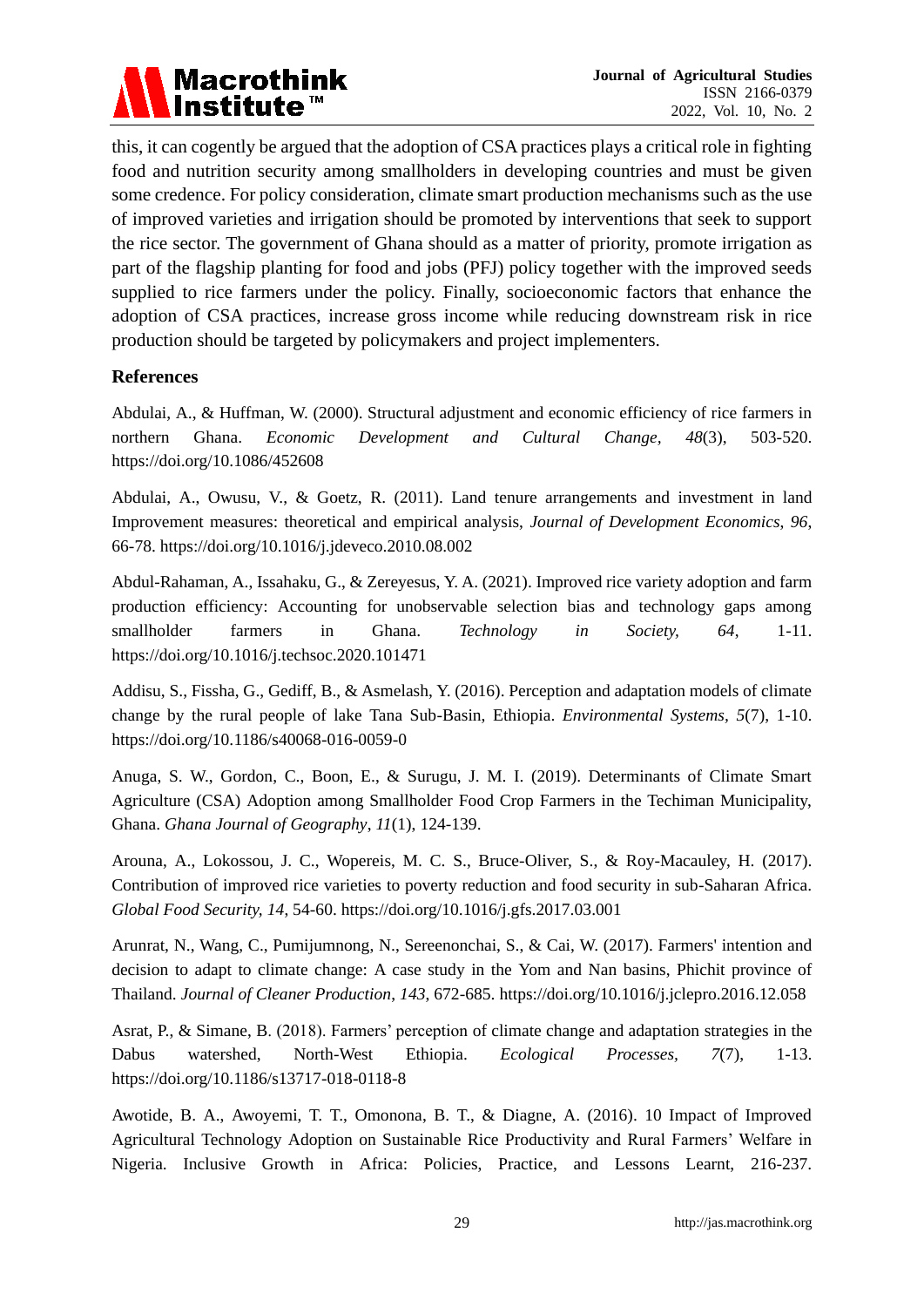

<https://doi.org/10.1186/s40100-016-0047-8>

Awotide, B. A., Karimov, A. A., & Diagne, A. (2016). Agricultural technology adoption, commercialization and smallholder rice farmers' welfare in rural Nigeria. *Agricultural and Food Economics volume, 4*(3), 1-24. <https://doi.org/10.1186/s40100-016-0047-8>

Azumah, S. B., Donkoh, S. A., & Ansah I. G. K. (2017). Contract farming and the adoption of climate change coping and adaptation strategies in the northern region of Ghana. *Environment, Development and Sustainability*, *19*(6), 2275-2295. <https://doi.org/10.1007/s10668-016-9854-z>

Bandiera, O., & Rasul, I. (2006). Social networks and technology adoption in Northern Mozambique. *The Economic Journal, 116*(514), 869-902.<https://doi.org/10.1111/j.1468-0297.2006.01115.x>

Cattaneo, M. D. (2010). Efficient semiparametric estimation of multi-valued treatment effects under ignorability. *Journal of Econometrics*, *155*(2), 138-154. <https://doi.org/10.1016/j.jeconom.2009.09.023>

Chandio, A. A., & Yuansheng, J. I. A. N. G. (2018). Determinants of adoption of improved rice varieties in northern Sindh, Pakistan. *Rice Science, 25*(2), 103-110. <https://doi.org/10.1016/j.rsci.2017.10.003>

De Silva, C. S., Weatherhead, E. K., Knox, J. W., & Rodriguez-Diaz, J. A. (2007). Predicting the impacts of climate change-a case study of paddy irrigation water requirements in Sri Lanka. *Agricultural and Water Management*, *93*(1-2), 19-29. <https://doi.org/10.1016/j.agwat.2007.06.003>

Deb, P., & Trivedi, P. K. (2006a). Specification and simulated likelihood estimation of a non-normal treatment‐outcome model with selection: Application to health care utilization. *The Econometrics Journal, 9*(2), 307-331. <https://doi.org/10.1111/j.1368-423X.2006.00187.x>

Deb, P., &Trivedi, P. K. (2006b). Maximum simulated likelihood estimation of a negative binomial regression model with multinomial endogenous treatment. *Stata Journal, 6*(2), 246-255. <https://doi.org/10.1177/1536867X0600600206>

DeVellis, R. F. (2012). Scale development: Theory and applications. Los Angeles: *Sage*, 109-110.

Di Falco, S., & Chavas, J.P. (2009). On crop biodiversity, risk exposure and food security in the highlands of Ethiopia, *American Journal of Agricultural Economics*, *91*, 599-611. <https://doi.org/10.1111/j.1467-8276.2009.01265.x>

Di Falco, S., & Veronesi, M. (2013). How can African agriculture adapt to climate change? A counterfactual analysis from Ethiopia, *Land Economics*, *89*, 743-766.

Di Falco, S., & Veronesi, M. (2014). Managing Environmental Risk in Presence of Climate Change: The Role of Adaptation in the Nile Basin of Ethiopia*, Environmental and Resource Economics*, *57*(4), 553-577. <https://doi.org/10.1007/s10640-013-9696-1>

Di Falco, S., Veronesi, M., & Yesuf, M. (2011). Does adaptation to climate change provide food security? A micro‐perspective from Ethiopia. American *Journal of Agricultural Economics, 93*(3), 829-846. <https://doi.org/10.1093/ajae/aar006>

Djaman, K., Mel, V. C., Diop, L., Sow, A., El-Namaky, R., Manneh, B., & Irmak, S. (2018). Effects of alternate wetting and drying irrigation regime and nitrogen fertilizer on yield and nitrogen use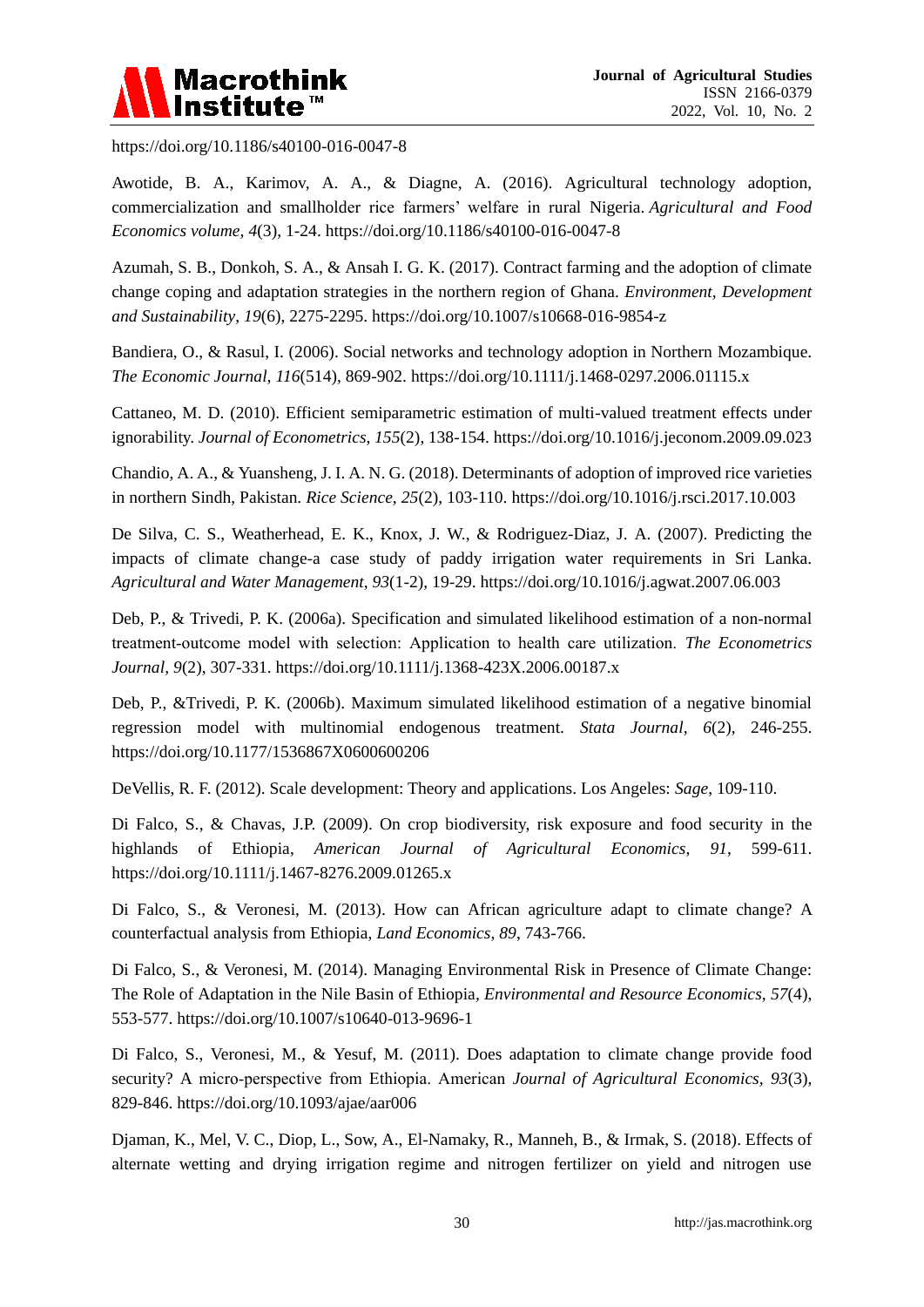

efficiency of irrigated rice in the Sahel. *Water, 10*(6), 711. <https://doi.org/10.3390/w10060711>

Donkoh, S. A., Ayambila, S., & Abdulai, S. (2013). Technical efficiency of rice production at the Tono irrigation scheme in northern Ghana. *American Journal of Experimental Agriculture*, *3*(1), 25-42. <https://doi.org/10.9734/AJEA/2013/1448>

Donkor, E., Matthews, N., & Ogundeji, A. A. (2018). Efficiency of rice farming in ghana: Policy implications for rice sector development. *African Development Review*, *30*(2), 149-161. <https://doi.org/10.1111/1467-8268.12320>

Durand-Morat, A., & Chavez, E. C. (2020). International Rice Outlook International Rice Baseline Projections, 2019-2029. Arkansas Global Rice Economics Program.

Emmanuel, D., Owusu-Sekyere, E., Owusu, V., & Jordaan, H. (2016). Impact of agricultural extension service on adoption of chemical fertilizer: Implications for rice productivity and development in Ghana. *NJAS-Wageningen Journal of Life Sciences, 79*, 41-49. <https://doi.org/10.1016/j.njas.2016.10.002>

Fadina, A. M. R., & Barjolle. D. (2018). Farmers' adaptation strategies to climate change and their implications in the Zou Department of South Benin. *Environments, 5*(15), 1-17. <https://doi.org/10.3390/environments5010015>

FAO (2017). Climate Smart Agriculture Sourcebook (Available from: <http://www.fao.org/climate-smart-agriculture-sourcebook/en/>

FARA (2020). Book of Extended Abstracts. Biennial Climate Smart Agriculture Stakeholders Conference. Forum for Agricultural Research in Africa (FARA), Accra Ghana. PP.

Gebrehiwot, T., & Van Der Veen, A. (2013). Farm-level adaptation to climate change: The case of farmers in the Ethiopian Highlands. *Environmental Management, 52*(1), 29-44. <https://doi.org/10.1007/s00267-013-0039-3>

George, D., & Mallery, P. (2003). SPSS for Windows step by step – A simple guide and reference. 11.0 update. Boston: Allyn and Bacon.

Gyinadu, A., Bakang, J. E. A., & Osei, C. K. (2015). Determinants of adoption of yam minisett technology in Ghana: A case study of yam farmers in the Kintampo North District of Ghana. Journal of Agricultural Economics, Extension and Rural Development, *3*(7), 293-302.

Hasan, M. K., Desiere, S., D'Haese, M., & Kumar, L. (2018). Impact of climate-smart agriculture adoption on the food security of coastal farmers in Bangladesh. *Food Security*, *10*(4), 1073-1088. <https://doi.org/10.1007/s12571-018-0824-1>

Imbens, G. W., & Wooldridge, J. M. (2009). Recent developments in the econometrics of program evaluation. *Journal of Economic Literature*, *47*(1), 5-86. <https://doi.org/10.1257/jel.47.1.5>

International Food Policy Research Institute (IFPRI). (2020). Ghana's rice market. MoFA-IFPRI Market Brief 2. Washington, DC: International Food Policy Research Institute (IFPRI). <https://doi.org/10.2499/p15738coll2.133697>

Isham, J. (2002). The effect of social capital on fertilizer adoption: Evidence from rural Tanzania.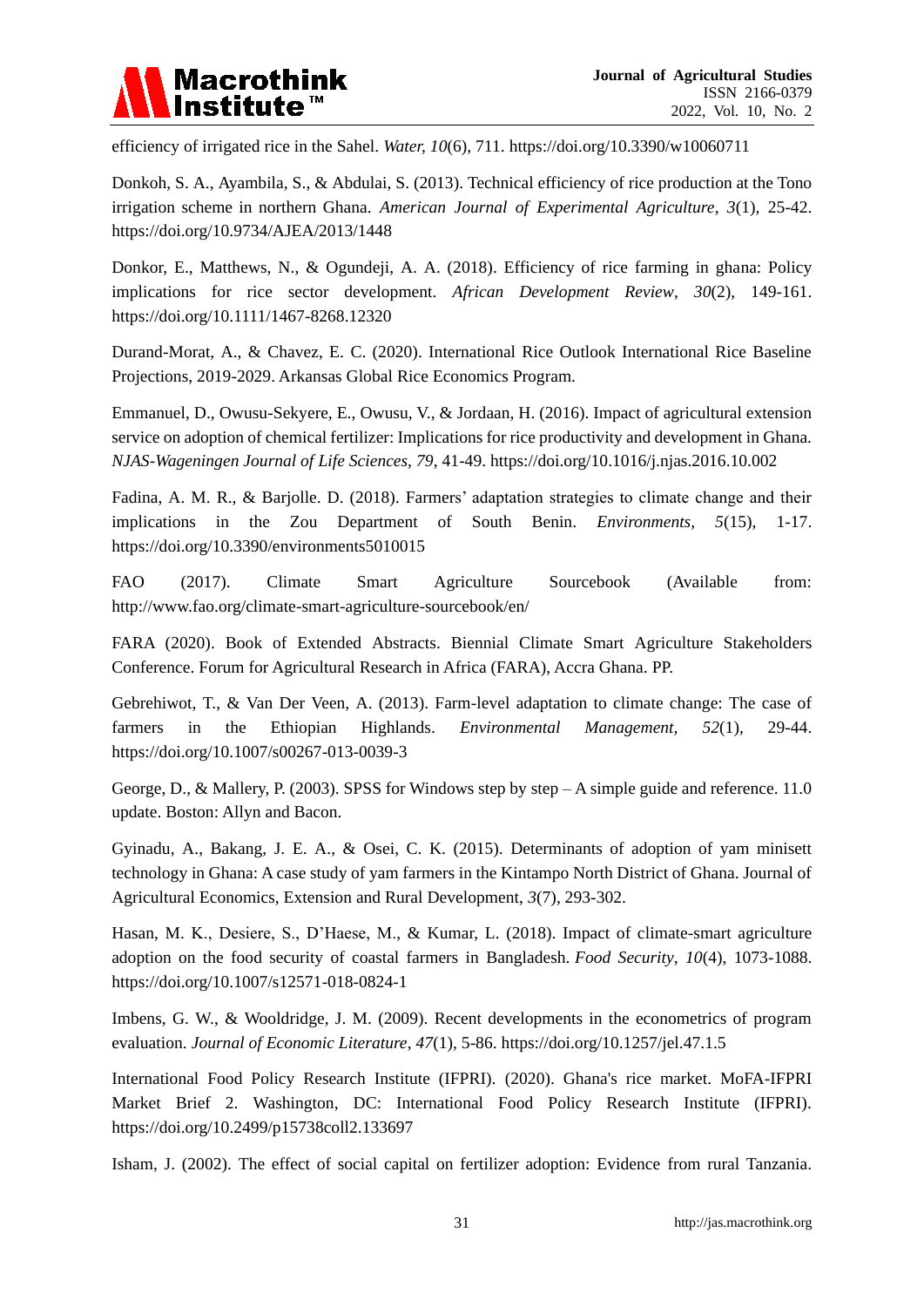

*Journal of African Economies, 11*(1), 39-60.<https://doi.org/10.1093/jae/11.1.39>

Issahaku, G., & Abdulai, A. (2019). Adoption of climate-smart practices and its impact on farm performance and risk exposure among smallholder farmers in Ghana. *Australian Journal of Agricultural and Resource Economics*, *64*, 396-420. <https://doi.org/10.1111/1467-8489.12357>

Issahaku, G., & Abdulai, A. (2020). Can Farm Households Improve Food and Nutrition Security through Adoption of Climate‐smart Practices? Empirical Evidence from Northern Ghana. *Applied Economic Perspectives and Policy, 42(*3*)*, 559-579. <https://doi.org/10.1093/aepp/ppz002>

Jumiyati, R. S. (2021). Increasing production and income of rice farming: Keywords of food security and poverty alleviation. *Earth and Environmental Science*. <https://doi.org/10.1088/1755-1315/870/1/012021>

Kangogo, D., Dentoni, D., & Bijman, J. (2021). Adoption of climate-smart agriculture among smallholder farmers: Does farmer entrepreneurship matter? Land Use Policy <https://doi.org/10.1016/j.landusepol.2021.105666>

Kassie, M., Shiferaw, B., & Muricho, G. (2011). Agricultural technology, crop income, and poverty alleviation in Uganda. *World development*, *39*(10), 1784-1795. <https://doi.org/10.1016/j.worlddev.2011.04.023>

Kassie, M., Teklewold, H., Jaleta, M., Marenya, P., & Erenstein, O. (2015). Understanding the adoption of a portfolio of sustainable intensification practices in Eastern and Southern Africa. *Land Use Policy*, *42*(1), 400-411. <https://doi.org/10.1016/j.landusepol.2014.08.016>

Kassie, M., Teklewold, H., Marenya, P., Jaleta, M., & Erenstein, O. (2014). Production Risk and food security under Alternative Technology Choices in Malawi: Application of Multinomial Endogenous Switching Regression, *Journal of Agricultural Economics, 66*(3), 640-659. <https://doi.org/10.1111/1477-9552.12099>

Khonje, M. G., Manda, J., Mkandawire, P., Tufa, A. H., & Alene, A. D. (2018). Adoption and welfare impact of multiple agricultural technologies: evidence from eastern Zambia. *Agricultural Economics*, *49*(5), 599-609. <https://doi.org/10.1111/agec.12445>

Langerwisch, F., Václavík, T., von Bloh, W., Vetter, T., & Thonicke, K. (2017). Combined effects of climate and land-use change on the provision of ecosystem services in rice agro-ecosystems. *Environmental Research Letters*, *13*(1), 015003. <https://doi.org/10.1088/1748-9326/aa954d>

Lipper, L., Thornton, P., Campbell, B. M., Baedeker, T., Braimoh, A., Bwalya, M., & Torquebiau, E. F. (2014). Climate-smart agriculture for food security. *Nature climate change*, *4*(12),1068-1072. <https://doi.org/10.1038/nclimate2437>

Lv, Z., Zhu, Y., Liu, X., Ye, H., Tian, Y., & Li, F. (2018). Climate change impacts on regional rice production in China. *Climatic change*, *147*(3-4), 523-537. <https://doi.org/10.1007/s10584-018-2151-0>

Maguza-Tembo, F., Mangison, J., Edris, A. K., & Kenamu. E. (2017). Determinants of adoption of multiple climate change adaptation strategies in Southern Malawi: An ordered probit analysis. *Journal of Development and Agricultural Economics*, *9*(1), 1-7.<https://doi.org/10.5897/JDAE2016.0753>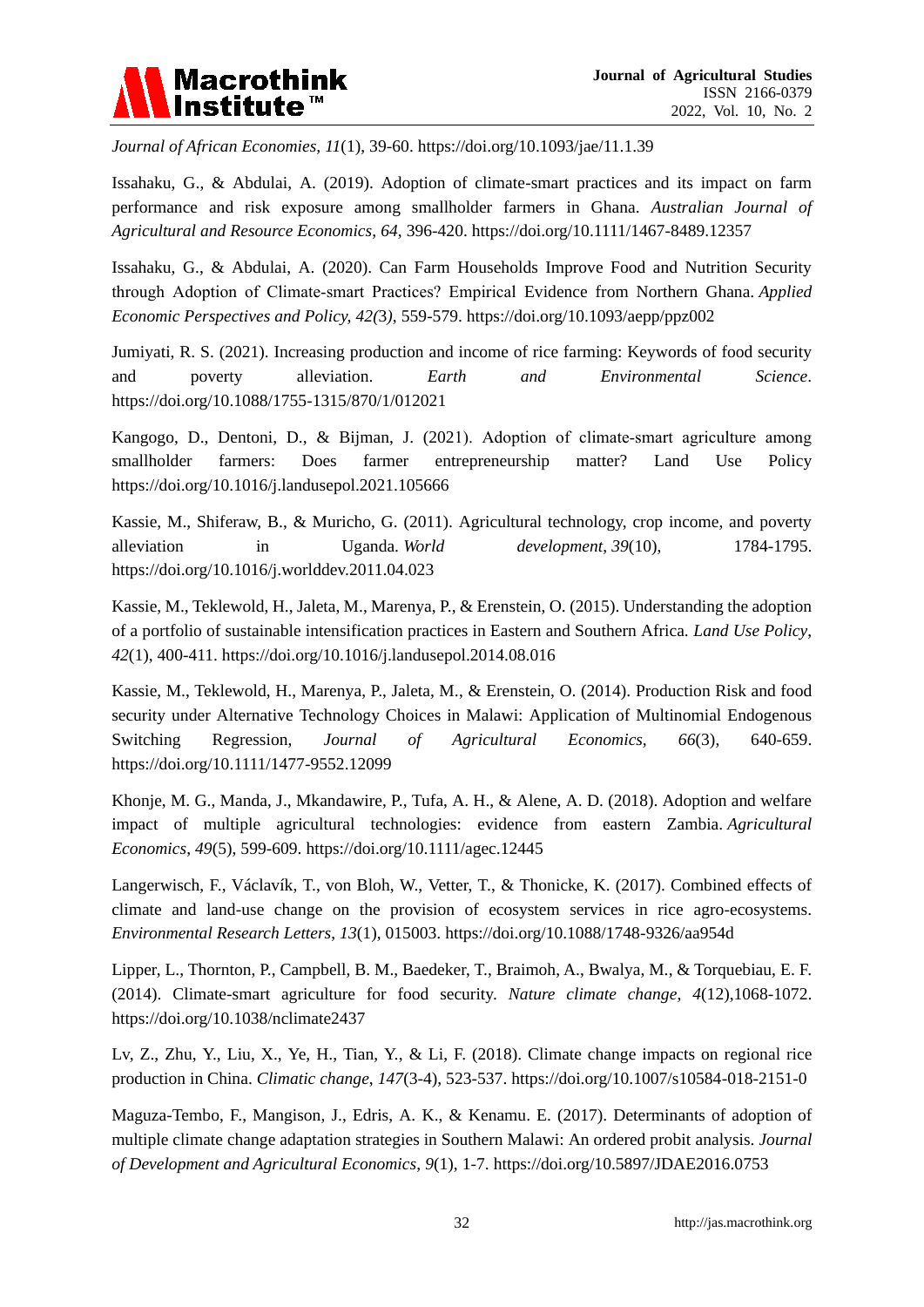

Manda, J., Alene, A. D., Gardebroek, C., Kassie, M., & Tembo, G. (2015). Adoption and Impacts of Sustainable Agricultural Practices on Maize Yields and Incomes: Evidence from Rural Zambia. *Journal of Agricultural Economics,* 1-25*.* <https://doi.org/10.1111/1477-9552.12127>

McFadden, D., & Train, K. (2000). Mixed MNL models for discrete response. *Journal of applied Econometrics, 15*(5), 447-470. [https://doi.org/10.1002/1099-1255\(200009/10\)15:5<447::AID-JAE570>3.0.CO;2-1](https://doi.org/10.1002/1099-1255(200009/10)15:5%3c447::AID-JAE570%3e3.0.CO;2-1)

Mmbando, F. E., & Baiyegunhi, L. J. S. (2016). Socioeconomic and institutional factors influencing adoption of improved maize varieties in Hai District, Tanzania. *Journal of Human Ecology*, *53*(1), 49-56. <https://doi.org/10.1080/09709274.2016.11906955>

MoFA (2018). Agricultural Sector Annual Progress Report. MoFA. Accra, Ghana.

Mujeyi, A., Mudhara, M., & Mutenje, M. J. (2020). Adoption determinants of multiple climate smart agricultural technologies in Zimbabwe: Considerations for scaling-up and out. *African Journal of Science, Technology, Innovation and Development*, *12*(6), 735-746. <https://doi.org/10.1080/20421338.2019.1694780>

Mulwa, C., Marenya, P., Rahut, D. B., & Kassie, M. (2017). Response to climate risks among smallholder farmers in Malawi: A multivariate probit assessment of the role of information, household demographics, and farm characteristics. Climate Risk Management, *16*(1), 208-221. <https://doi.org/10.1016/j.crm.2017.01.002>

Nakano, Y., Tsusaka, T. W., Aida, T., & Pede, V. O. (2018). Is farmer-to-farmer extension effective? The impact of training on technology adoption and rice farming productivity in Tanzania. *World Development*, *105*, 336-351. <https://doi.org/10.1016/j.worlddev.2017.12.013>

Ng'ombe, J. N., Kalinda, T. H., & Tembo, G. (2017). Does adoption of conservation farming practices result in increased crop revenue? Evidence from Zambia. *Agrekon*, *56*(2), 205-221. <https://doi.org/10.1080/03031853.2017.1312467>

Nonvide, G. M. A. (2017). Effect of adoption of irrigation on rice yield in the municipality of Malanville, Benin*. African Development Review*, *29*(S2), 109-120. <https://doi.org/10.1111/1467-8268.12266>

Palombi, L., & Sessa, R. (2013). Climate-smart agriculture: sourcebook. Climate-smart agriculture: sourcebook.

Rosenbaum, P. R., & Rubin, D. B. (1983). Assessing sensitivity to an unobserved binary covariate in an observational study with binary outcome. *Journal of the Royal Statistical Society*: Series B (Methodological), *45*(2), 212-218. <https://doi.org/10.1111/j.2517-6161.1983.tb01242.x>

Scoones, I., & Thompson, J. (2011). The Politics of Seed in Africa's Green Revolution: Alternative Narratives and Competing Pathways. IDS Bulletin, *42*(4), 1-23. <https://doi.org/10.1111/j.1759-5436.2011.00232.x>

Slovin, E. (1960). Slovin's formula for sampling technique. Retrieved on February, 3, 2021.

Taylor, M. (2018). Climate-smart agriculture: what is it good for? The Journal of Peasant Studies, *45*(1),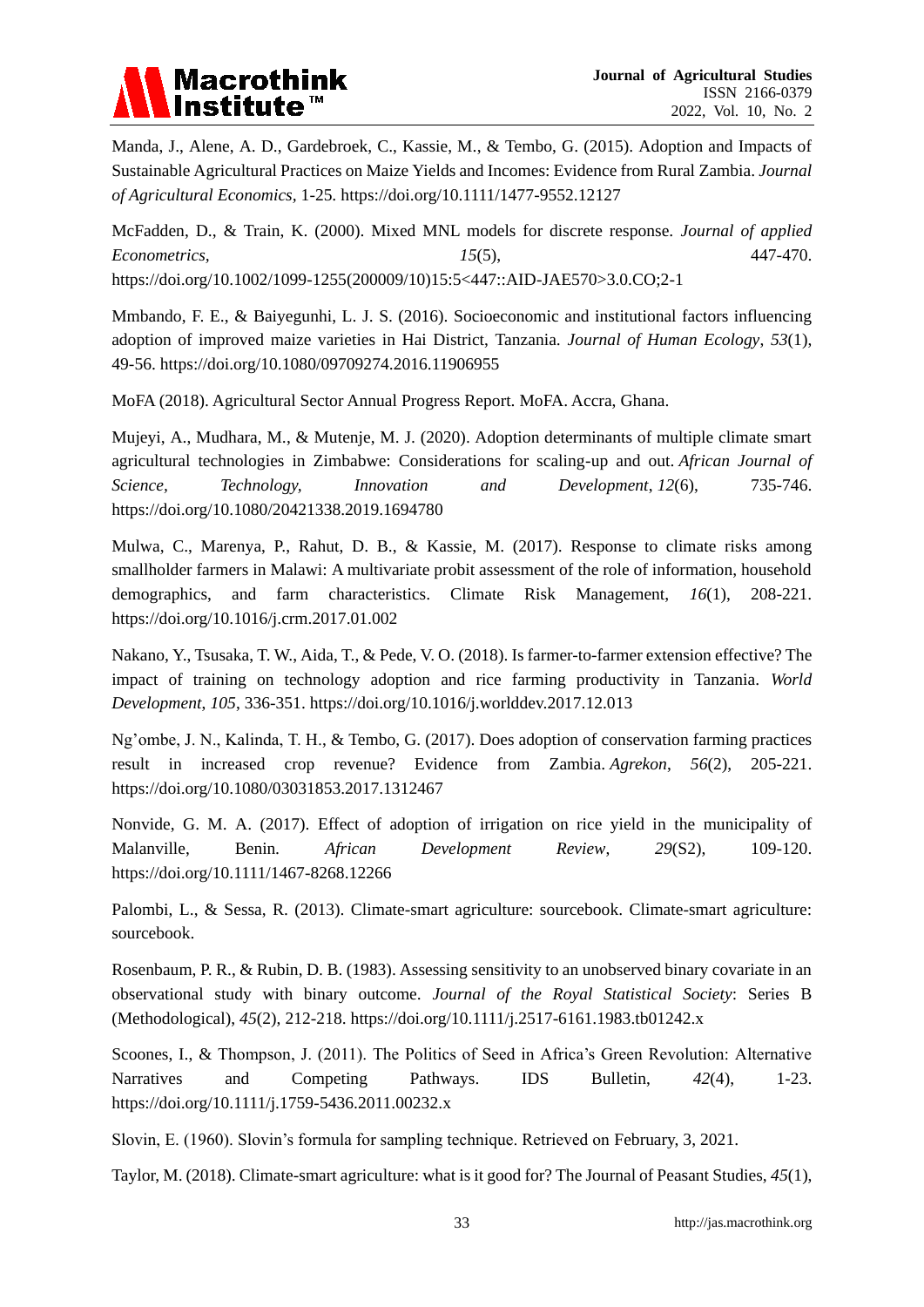

89-107. <https://doi.org/10.1080/03066150.2017.1312355>

Teklewold, H., Kassie, M., & Shiferaw, B. (2013). Adoption of multiple sustainable agricultural practices in rural Ethiopia. *Journal of Agricultural Economics*, *64*(3), 597-623. <https://doi.org/10.1111/1477-9552.12011>

Teklewold, H., Kassie, M., Shiferaw, B., & Kohlin, G. (2013). Cropping system diversification, conservation tillage and modern seed adoption in Ethiopia: Impacts on household income, agrochemical use and demand for labor. *Ecological Economics*, *93*, 85-93. <https://doi.org/10.1016/j.ecolecon.2013.05.002>

Teklewold, H., Mekonnen, A., Kohlin, G., & Di Falco, S. (2017). Does Adoption of Multiple Climate-smart Practices Improve Farmers Climate Resilience? Empirical Evidence from The Nile Basin of Ethiopia. *Climate Change Economics*, *8*(1), 1750001. <https://doi.org/10.1142/S2010007817500014>

Van Oort, P. A., & Zwart, S. J. (2018). Impacts of climate change on rice production in Africa and causes of simulated yield changes*. Global Change Biology*, *24*(3), 1029-1045. <https://doi.org/10.1111/gcb.13967>

Villano, R., Bravo‐Ureta, B., Solís, D., & Fleming, E. (2015). Modern rice technologies and productivity in the Philippines: Disentangling technology from managerial gaps. *Journal of Agricultural Economics*, *66*(1), 129-154. <https://doi.org/10.1111/1477-9552.12081>

Wollni, M., Lee, D. R., & Thies, J. E. (2010). Conservation agriculture, organic marketing, and collective action in the Honduran hillsides. *Agricultural Economics, 41*(3‐4), 373-384. <https://doi.org/10.1111/j.1574-0862.2010.00445.x>

Wongchalee, P., Arikit, S., Ruanjaichon, V., Vannavichit, A., & Malumpong, C. (2015). The impact of high temperature on seed set at reproductive stages between heat-tolerant vs non-tolerant lines and the segregation analysis of seed set trait in the F2 population. Proceedings of 53rd Kasetsart University Annual Conference, 3–6 February 2015, Kasetsart University, Thailand. Smart Agriculture "The Future of Thailand". Plants, Animals, Veterinary Medicine, Fisheries, Agricultural Extension and Home Economics. Kasetsart University, 17-24.

World Bank (2011). Climate-Smart Agriculture: Increased Productivity and Food Security, Enhanced Resilience and Reduced Carbon Emissions for Sustainable Development-Opportunities and Challenges for a Converging Agenda: Country Examples. World Bank, Washington, DC.

World Bank, FAO & IFAD (2015). Gender in Climate-Smart Agriculture: Module 18 for Gender in Agriculture Sourcebook, World Bank, FAO and IFAD, Washington, DC.

Zakaria, A., Azumah, S. B., Appiah-Twumasi, M., & Dagunga, G. (2020). Adoption of climate-smart agricultural practices among farm households in Ghana: The role of farmer participation in training programmes. *Technology in Society*, *63*, 01338. <https://doi.org/10.1016/j.techsoc.2020.101338>

Zhang, Z., Li, J., Pan, Y., Li, J., Shi, H., Zeng, Y., & Li, Z. (2017). Natural variation in CTB4a enhances rice adaptation to cold habitats. *Nature Communications, 8*(1), 1-13. <https://doi.org/10.1038/ncomms14788>